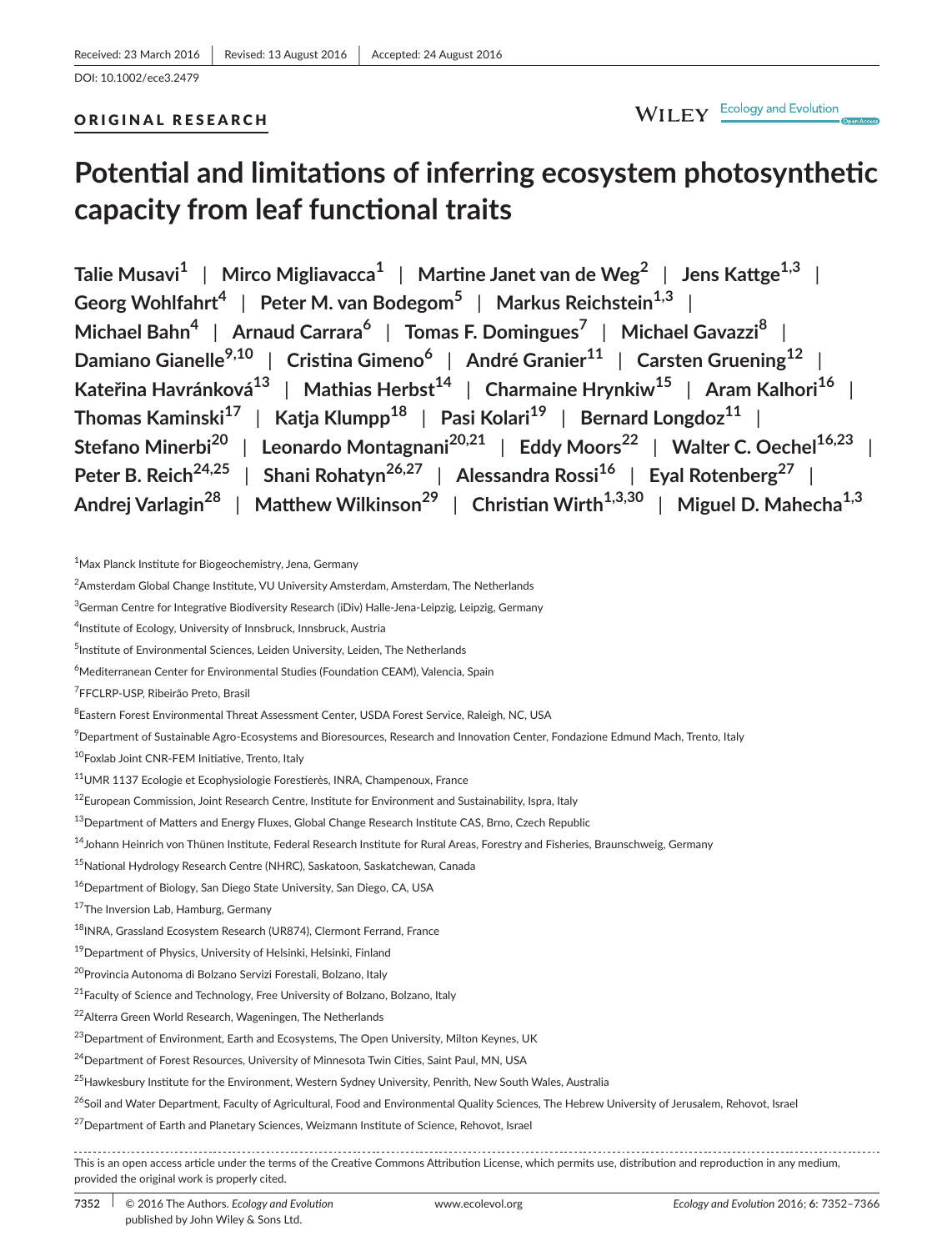<sup>28</sup> A.N. Severtsov Institute of Ecology and Evolution, Russian Academy of Sciences, Moscow, Russia

<sup>29</sup> Environmental and Human Sciences Division, Forest Research, Alice Holt Lodge, Farnham, Surrey, UK

<sup>30</sup>Institute of Special Botany and Functional Biodiversity, University of Leipzig, Leipzig, Germany

#### **Correspondence**

Talie Musavi, Max Planck Institute for Biogeochemistry, Jena, Germany. Email: [tmusavi@bgc-jena.mpg.de](mailto:tmusavi@bgc-jena.mpg.de)

**Funding information** European Union's Horizon 2020 project BACI under grant agreement No. 640176.

#### **Abstract**

The aim of this study was to systematically analyze the potential and limitations of using plant functional trait observations from global databases versus in situ data to improve our understanding of vegetation impacts on ecosystem functional properties (EFPs). Using ecosystem photosynthetic capacity as an example, we first provide an objective approach to derive robust EFP estimates from gross primary productivity (GPP) obtained from eddy covariance flux measurements. Second, we investigate the impact of synchronizing EFPs and plant functional traits in time and space to evaluate their relationships, and the extent to which we can benefit from global plant trait databases to explain the variability of ecosystem photosynthetic capacity. Finally, we identify a set of plant functional traits controlling ecosystem photosynthetic capacity at selected sites. Suitable estimates of the ecosystem photosynthetic capacity can be derived from light response curve of GPP responding to radiation (photosynthetically active radiation or absorbed photosynthetically active radiation). Although the effect of climate is minimized in these calculations, the estimates indicate substantial interannual variation of the photosynthetic capacity, even after removing site-years with confounding factors like disturbance such as fire events. The relationships between foliar nitrogen concentration and ecosystem photosynthetic capacity are tighter when both of the measurements are synchronized in space and time. When using multiple plant traits simultaneously as predictors for ecosystem photosynthetic capacity variation, the combination of leaf carbon to nitrogen ratio with leaf phosphorus content explains the variance of ecosystem photosynthetic capacity best (adjusted  $R^2$  = 0.55). Overall, this study provides an objective approach to identify links between leaf level traits and canopy level processes and highlights the relevance of the dynamic nature of ecosystems. Synchronizing measurements of eddy covariance fluxes and plant traits in time and space is shown to be highly relevant to better understand the importance of intra- and interspecific trait variation on ecosystem functioning.

#### **KEYWORDS**

ecosystem functional property, eddy covariance, FLUXNET, interannual variability, photosynthetic capacity, plant traits, spatiotemporal variability, TRY database

#### **1** | **INTRODUCTION**

Accurate predictions of land–atmosphere feedbacks under climate change require an in-depth understanding of how climatic and other environmental controls on ecosystem functioning are mediated by vegetation characteristics, diversity, and structure (Bonan, 2008). Eddy covariance (EC) measurements of carbon dioxide (CO<sub>2</sub>), water, and energy fluxes are widely employed to monitor ecosystem processes and functions (Baldocchi et al., 2001). The increased number

of EC flux sites contributing to the FLUXNET network allows for monitoring ecosystem processes and responses to environmental conditions for different ecosystems and time scales (Baldocchi, 2008). In many applications, both in terrestrial biosphere models and in experimental analyses, the characteristics and structure of the vegetation are given by plant functional types (PFTs), which represent a grouping of functionally similar plant types (Lavorel, Mcintyre, Landsberg, & Forbes, 1997). However, plant traits and model parameters derived from EC data can be highly variable within PFTs and species (Alton,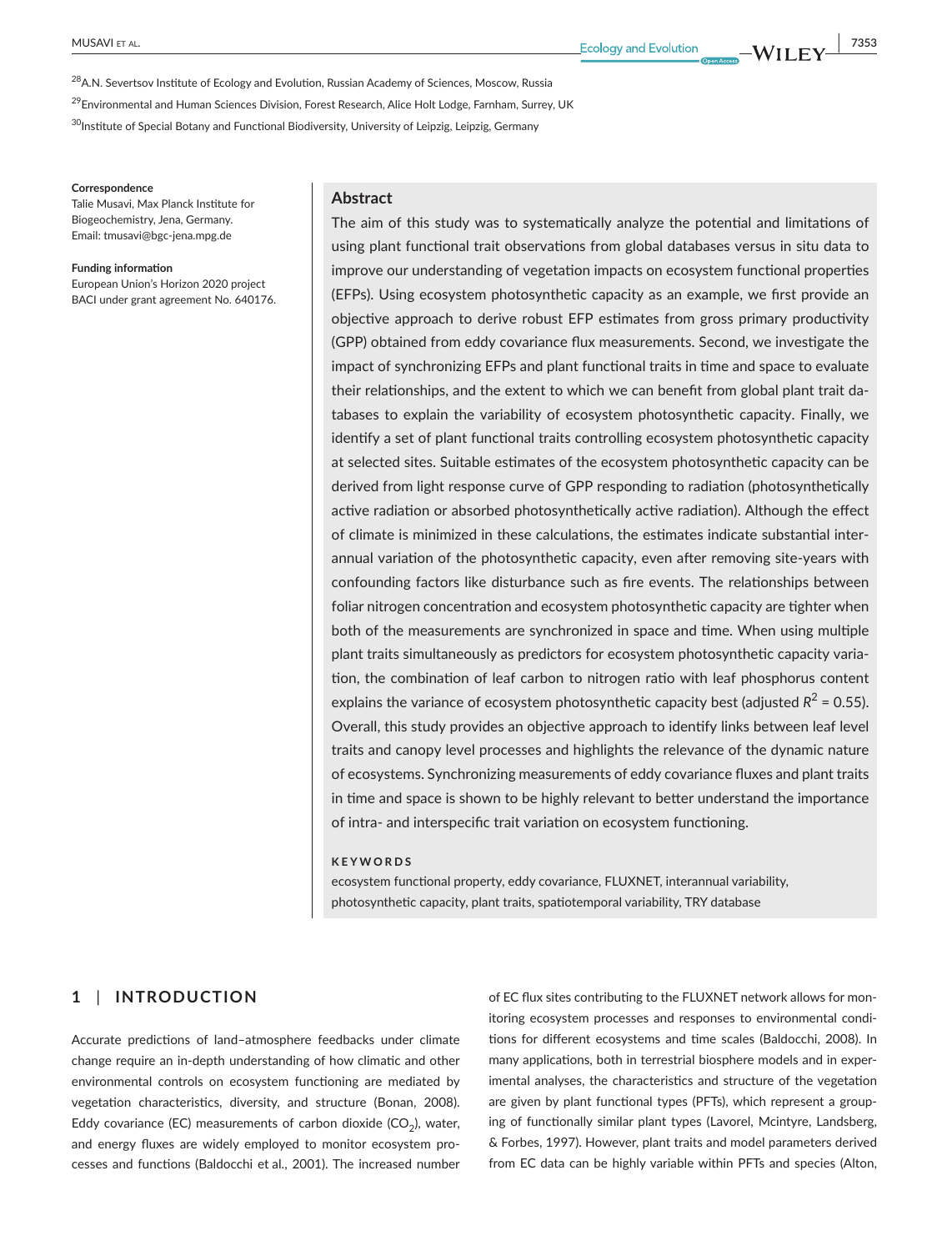**7354 WII FY** Ecology and Evolution <u>Construction Construction Constru</u>ction Construction Construction Construction Construction Construction Construction Construction Construction Construction Construction Construction Co

2011; Groenendijk et al., 2011; Kattge et al., 2011; Reichstein, Bahn, Mahecha, Kattge, & Baldocchi, 2014). Vegetation characteristics and the variation therein are assumed to be determined by the abundance and traits of the respective plant species (Garnier et al., 2004; Lavorel & Garnier, 2002). Therefore, both modeling (Pappas, Fatichi, & Burlando, 2016; Van Bodegom et al., 2012; Verheijen, Aerts, Bonisch, Kattge, & Van Bodegom, 2015) and observational efforts (Meng et al., 2015) increasingly aim to account for the variation of traits within and between PFTs, in order to better understand the relationship between vegetation characteristics and ecosystem functioning. Most efforts so far have focused on specific regions (e.g., Ollinger et al., 2008) and have not systematically analyzed the importance of spatiotemporal variation in traits and ecosystem functional variables for their relationship. Plant traits contribute to different ecosystem processes where our knowledge is often limited. Furthermore, efforts have mostly focused on leaf nitrogen as a functional trait (in relation to ecosystem productivity, e.g., Kattge, Knorr, Raddatz, & Wirth, 2009), whereas other plant traits could also be suitable candidates. Foliar phosphorus, for example, improves the model prediction of carbon fluxes as reported by Mercado et al. (2011), Goll et al. (2012), and Yang, Thornton, Ricciuto, and Post (2014).

The short-term (half-hourly to daily) variability of carbon fluxes measured with the EC technique is controlled by meteorological, environmental conditions (Richardson, Hollinger, Aber, Ollinger, & Braswell, 2007), and endogenous plant controls (De Dios et al., 2012). In contrast, biotic responses (e.g., temporal variability in plant abundance and traits) seem to be more important than environmental variation for long-term (e.g., annual) variation of fluxes (Richardson et al., 2007; Stoy et al., 2009). Evaluating the relationship between plant traits and eddy covariance fluxes is not straight forward because the former is usually measured only a couple of times per year (mostly during the growing season), whereas the latter is measured continuously at half-hourly intervals. It is possible to derive so-called ecosystem functional properties (EFP) from EC measurements, a concept recently introduced to characterize the long-term patterns underlying carbon, water, and energy fluxes (Musavi et al., 2015; Reichstein et al., 2014).

The EFPs are ecosystem properties related to physical and ecohydrological parameters relevant for land surface–atmosphere interactions (Reichstein et al., 2014) and are assumed to be affected by vegetation characteristics. Analogous to leaf level ecophysiological characteristics, such as carboxylation capacity ( $V_{\rm C_{max}}$ ), EFPs are less variable in time than the fluxes themselves, which makes them a suitable quantity to be linked to plant functional traits (Musavi et al., 2015; Reichstein et al., 2014). Therefore, EFPs can be used to characterize long-term variation in key process characteristics, such as ecosystem photosynthetic capacity and respiration rates under standardized environmental conditions, or they can represent the sensitivity of processes to temperature and light availability (for a more detailed collection; see Table 1, Musavi et al., 2015). Deriving EFP estimates from EC fluxes is not trivial, because they should represent intrinsic ecophysiological properties of the ecosystem; effects of short-term meteorological conditions on functional responses should be factored out.

Another constraint for testing the links between plant traits and EFPs is that so far, measurements of plant functional traits have not yet been carried out systematically at FLUXNET sites. Consequently, a number of studies linking plant traits and EFPs using a wide range of ecosystems are few (e.g., Kergoat, Lafont, Arneth, Le Dantec, & Saugier, 2008). Although plant trait data from FLUXNET sites are currently limited, the global database of plant traits—TRY (Kattge et al., 2011)—facilitates the identification of many different traits for most of the plant species present at FLUXNET sites, which could potentially help testing such relationships. However, the use of trait values derived from such broadscale databases may suffer from inaccuracies, when trait values for a particular site deviate from those reported in databases, which may hamper deducing the patterns of plant traits influences on EFPs. Hence, it is important to test the potentials and limitations of using plant functional traits derived from a global database (e.g., TRY) versus in situ measurements obtained from the sites to infer the impact of plant traits on ecosystem processes derived from EC flux data. We still do not know how temporal and spatial variations in both EFPs and plant functional traits are linked. Likewise, the uncertainties of the relationship between EFPs to plant functional traits related to the temporal dynamics of both ecosystem functioning and traits have not been evaluated before. This is the first time to our knowledge that the relationship between an EFP (here ecosystem photosynthetic capacity) derived from EC  $CO<sub>2</sub>$  fluxes and plant traits and the associated uncertainties have been systematically investigated for spatiotemporal variation and the relevance of synchronized observations. Using ecosystem photosynthetic capacity as an example for an EFP derived from selected FLUXNET sites, the goals of this study were as follows:

| <b>TABLE 1</b> Definitions of ecosystem photosynthetic capacity |
|-----------------------------------------------------------------|
| estimated using light response curve                            |

| Ecosystem<br>photosynthetic<br>capacity | Radiation   | Definition                                                                                                               |
|-----------------------------------------|-------------|--------------------------------------------------------------------------------------------------------------------------|
|                                         |             |                                                                                                                          |
| GPP <sub>sat</sub>                      | <b>PAR</b>  | GPP at light saturation using PAR as<br>driving radiation and 2110 µmol<br>$m^{-2}$ s <sup>-1</sup> as saturating light  |
| GPP <sub>sat.structure</sub>            | <b>APAR</b> | GPP at light saturation using APAR<br>as driving radiation and 2000 µmol<br>$m^{-2}$ s <sup>-1</sup> as saturating light |
| $A_{\text{max}}$                        | <b>PAR</b>  | Light saturated GPP-parameter of<br>Equation 1 with PAR as driving<br>radiation                                          |
| A <sub>max.sructure</sub>               | <b>APAR</b> | Light saturated GPP-parameter of<br>Equation 1 but with APAR as<br>driving radiation                                     |
| $GPP_{cum}$                             | <b>PAR</b>  | Integral of the light curve GPP up to<br>the saturation point 2110 $\mu$ mol m <sup>-2</sup><br>$s^{-1}$ of PAR          |
| GPP <sub>cum.structure</sub>            | <b>APAR</b> | Integral of the light curve GPP up to<br>the saturation point 2000 $\mu$ mol m <sup>-2</sup><br>$s^{-1}$ of PAR          |

In the column "Radiation," the independent variable used in Equation 1 is reported.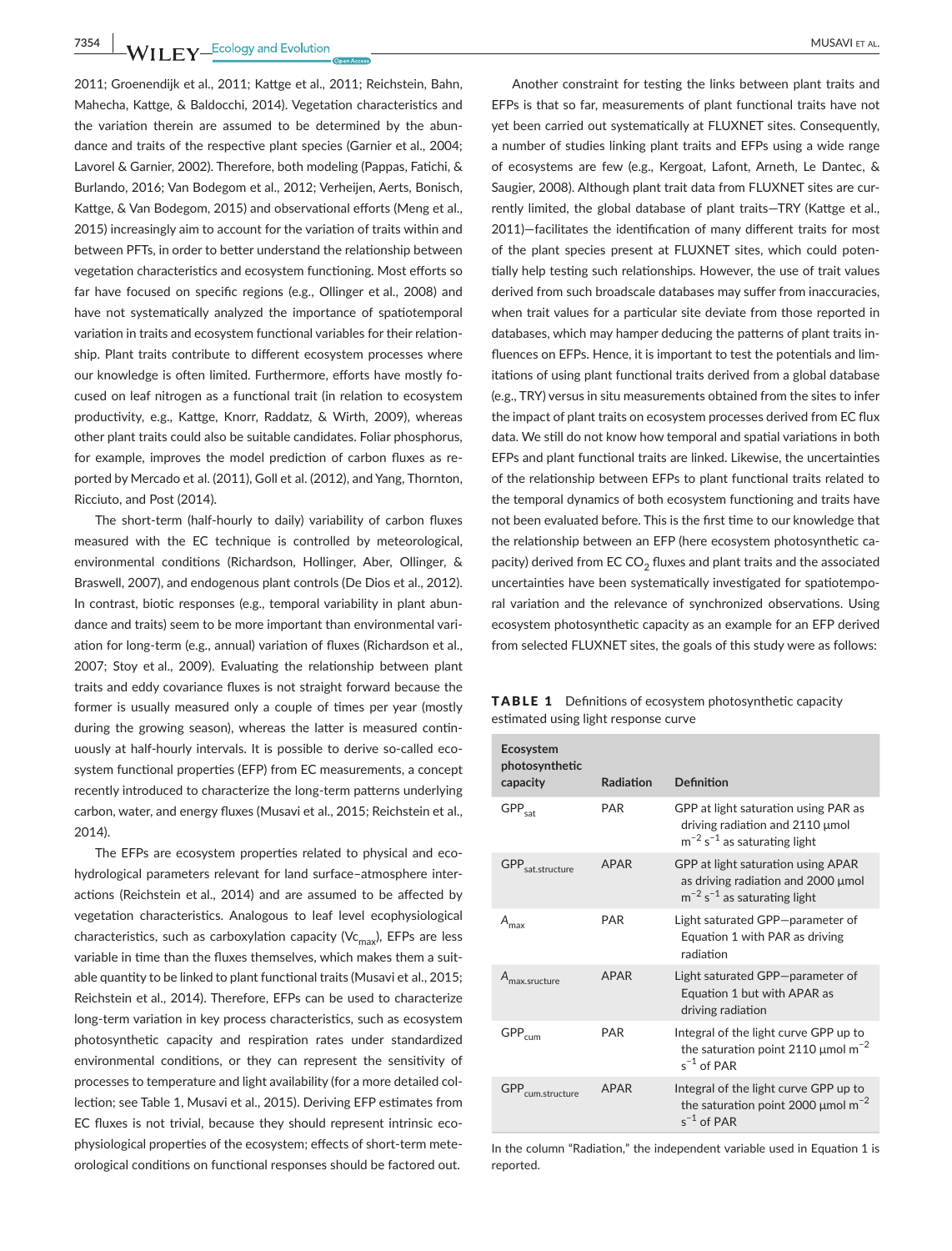- **1.** Providing an objective approach to characterize ecosystem photosynthetic capacity from different estimates of gross primary productivity (GPP) derived from EC measurements.
- **2.** Assessing how relaxing the time-space synchronization of ecosystem photosynthetic capacity estimates and plant functional trait measurements introduces uncertainty to their relationships (with a particular focus on leaf nitrogen content per leaf mass).
- **3.** Identifying (a set of) plant traits that control the spatial variability (i.e., across sites) of ecosystem photosynthetic capacity.

### **2** | **MATERIALS AND METHODS**

The overall methodological approach consisted of comparing different ways to estimate ecosystem photosynthetic capacity at each FLUXNET site. Ecosystem photosynthetic capacity is an EFP related to the photosynthetic processes at ecosystem scale. It is computable from estimates of GPP from EC, incoming photosynthetically active radiation (PAR) and the fraction of absorbed photosynthetically active radiation (FAPAR) retrieved from remote sensing. Given the attempt to characterize properties related to long-term variation of ecosystem function that are not affected by short-term meteorological variability, the ecosystem photosynthetic capacity estimates with the least interannual variation (IAV) were assumed as the most appropriate to characterize the EFP. These estimates of ecosystem photosynthetic capacity were correlated with leaf nitrogen content per leaf mass (N) measured in situ or derived from the TRY database to identify the relevance of time and space synchronizing measurements of EC data and plant traits. Finally, ecosystem photosynthetic capacity was correlated with a suite of other photosynthesis-related plant traits to identify those that control its spatial (i.e., across site) variability.

#### **2.1** | **Eddy covariance flux measurements**

The analysis used data from the FLUXNET La Thuile database (Baldocchi, 2008), referred hereafter as "La Thuile." Very dry sites and forest site-years with disturbances (i.e., forest thinning, harvesting, and planting) were removed opting for optimal conditions to avoid confounding factors. For the remaining dataset, 20 sites responded to a request for providing leaf traits sampled in 2011/2012 (for some sites, trait measurements from previous years were used) and the flux data from the year of sampling. Depending on the site, different years of flux data were available in the La Thuile database in addition to the fluxes from the sampling year 2011/2012.

To characterize ecosystem photosynthetic capacity, we used halfhourly values of GPP (µmol  $CO_2$  m<sup>-2</sup> s<sup>-1</sup>) and the corresponding PAR ( $\mu$ mol m<sup>-2</sup> s<sup>-1</sup>). The GPP values were computed using the commonly used algorithm for flux partitioning, which is based on the extrapolation of nighttime net ecosystem exchange measurements using an ecosystem respiration model based on air temperature (Reichstein et al., 2005). As PAR was not always available at the selected sites, we derived PAR by multiplying global incoming shortwave radiation (Rg, Wm−2) by 2.11 (Britton & Dodd, 1976).

Only GPP data derived from measured net ecosystem exchange were used for the analysis and gap-filled values were omitted. In addition, only daytime GPP data were used (Rg > 10 Wm−2). For each siteyear, we estimated the number of days with more than 80% gaps in half-hourly net ecosystem exchange measurements during the period from April to September. Site-years with more than 25% of such days were excluded.

## **2.2** | **MODIS TIP-FAPAR and leaf area index (LAI) vegetation structure**

For the selected sites, estimates of FAPAR and LAI (see Pinty et al., 2011a,b) derived at 1 km spatial resolution by the JRC-TIP (Pinty et al., 2007) from the MODIS broadband visible and near-infrared surface albedo products (Schaaf et al., 2002) were used to quantify the vegetation phenology and changes in the structure of the ecosystem with 16-day temporal resolution (Musavi et al., 2015; Figure 1). We used the FAPAR time series of the pixels where the towers of FLUXNET sites were located. To fill gaps in FAPAR and LAI, we performed a



**FIGURE 1** (a) Conceptual figure of the different estimates of ecosystem functional property (EFP) related to ecosystem photosynthetic capacity. Light response curves are fitted using GPP flux and PAR or APAR according to Table 1. (b) Time series of GPP $_{sat}$ for 1 year. Higher values of GPP $_{sat}$  occur during the growing season (usually around mid-spring to end-summer). For this study, we use the 90th percentile as the maximum GPP $_{sat}$  of each year, which is indicated with the dashed line. For comparison the 60th percentile of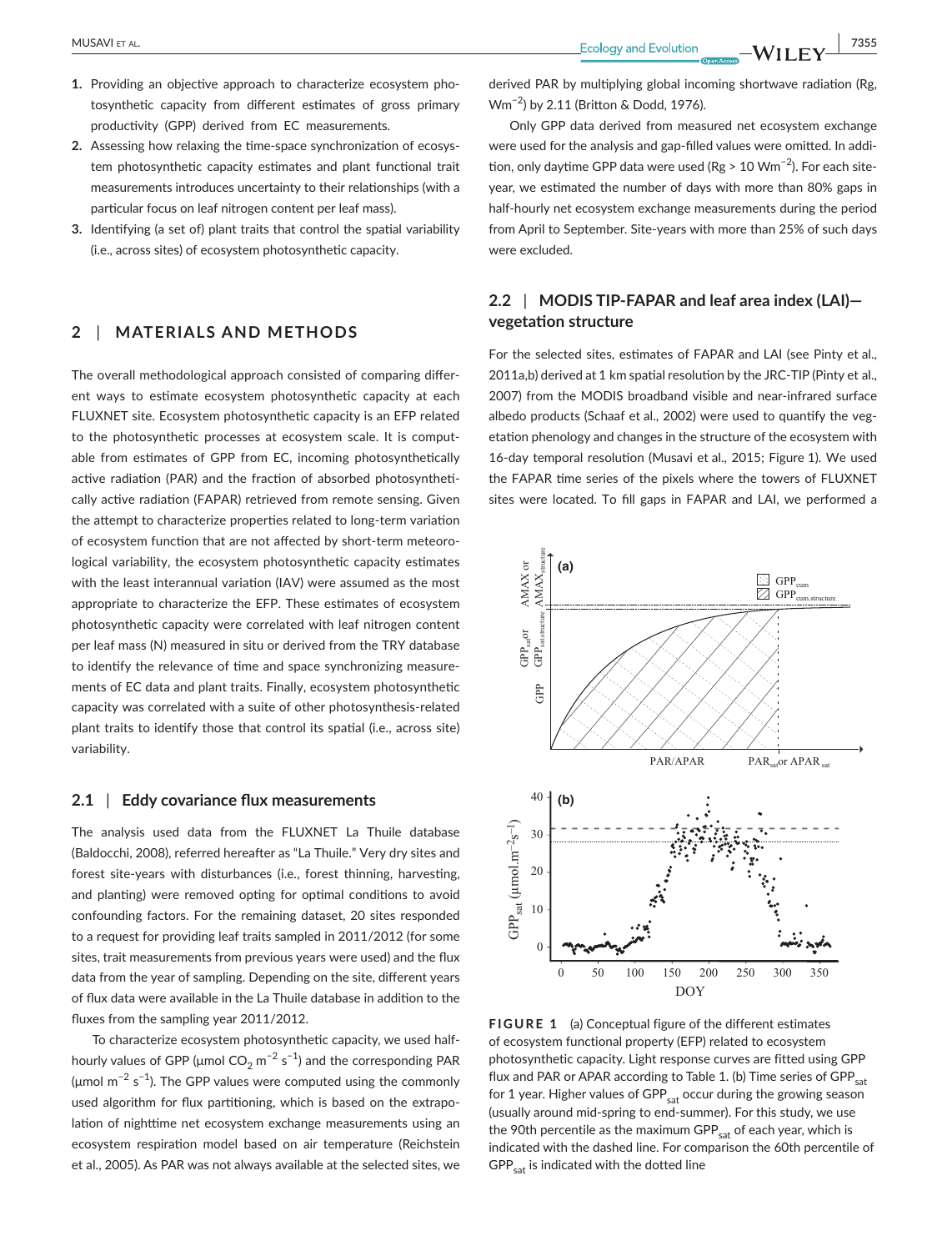**7356 WII FY** Ecology and Evolution **and Experiment Construction** MUSAVI ET AL.

distance correlation between the time series of all pixels around the central pixel for each flux site (Szekely, Rizzo, & Bakirov, 2007). We subsequently chose pixels with a correlation of *r* > .75 with the central pixel. Afterward, we used the data of those pixels to fill the gaps in the central pixel, prioritizing the pixels with highest correlation. In case where gaps remained after this procedure, we used a spatiotemporal gap-filling approach for the remaining gaps (v. Buttlar, Zscheischler, & Mahecha, 2014). To derive daily time series of FAPAR, a smoothing spline approach was used to derive daily time series of FAPAR (see also Filippa et al., 2016; Migliavacca et al., 2011). FAPAR was then used to compute half-hourly APAR (absorbed photosynthetic active radiation) values (µmol m<sup>-2</sup> s<sup>-1</sup>). Annual maximum LAI was derived using the 90<sup>th</sup> percentile of the satellite retrieved estimates of LAI from JRC-TIP of the same year of sampling (Pinty et al.*,* 2011a).

#### **2.3** | **Plant functional trait collection—vegetation characteristics**

Plant traits known to be relevant for photosynthesis at ecosystem scale, specifically leaf nutrient content and stoichiometry of the nutrients, were determined (Sardans & Penuelas, 2012): leaf nitrogen content per dry mass ( $N_{\text{mass}}$  or per 100 g leaf dry mass- N%), leaf nitrogen content per leaf area (N<sub>area</sub>, g/m<sup>2</sup>), leaf phosphorus content per leaf dry mass (P $_{\rm mass}$ , mg/g) and per leaf area (P $_{\rm area}$ , g/m<sup>2</sup>), leaf carbon content per leaf dry mass (C, mg/g), leaf C/N ratio (C/N, g/g), leaf stable isotope concentration ( $\delta^{13}$ C), and specific leaf area, (SLA, mm/mg).

In situ leaf samples from the selected sites were collected in the period 2011–2012 (except for two sites in 2003 and in 2004). The leaf sampling protocol was based on "Protocols for Vegetation Sampling and Data Submission" of the terrestrial carbon observations panel of the global terrestrial observing system (Law et al., 2008). Samples were collected from the dominant species present in the footprint of the flux towers (defined by the site's principal investigator). Depending on accessibility, multiple individuals per species were sampled. Sampling was carried out mostly at peak growing season on fully developed and nondamaged leaves and from different levels of the canopy (top, middle, and bottom, representing fully sunlit and shaded leaves). For forest sites, the understory vegetation was not sampled.

After grinding the dried leaves, total carbon and nitrogen concentrations were determined by dry combustion with an elemental analyzer (Perkin Elmer 2400 Series II). Phosphorus concentrations were determined by digesting ground leaf material in 37% HCl: 65% HNO<sub>3</sub>. Phosphorus was subsequently measured colorimetrically at 880 nm after a reaction with molybdenum blue.  $\delta^{13}$ C was determined by an elemental analyzer (NC2500, ThemoQuest Italia, Rodana, Italy) coupled online to a stable isotope ratio mass spectrometer (Deltaplus, ThermoFinnigan, Bremen, Germany). Leaf area was calculated with the ImageJ freeware [\(http://rsb.info.nih.gov/ij/\)](http://rsb.info.nih.gov/ij/).

Species abundance information was collected for each site, or if not available (e.g., for one tropical forest site), all species were considered equally abundant. Abundance information for each species was used to calculate the community weighted means (CWM, Garnier et al., 2004) of the different plant traits considered in the analysis: foliar N, P, and C concentration of leaves, SLA, and  $\delta^{13}$ C, Plant trait data were also extracted from the TRY global database (Kattge et al., 2011). Species mean values were calculated from the observed plant trait values included in TRY, which were subsequently used to compute CWM trait values at each site. TRY data used in this study based on the following references: Atkin, Westbeek, Cambridge, Lambers, & Pons, 1997; Bahn et al., 1999; Campbell et al., 2007; Cavender-Bares, Keen, & Miles, 2006; Coomes, Heathcote, Godfrey, Shepherd, & Sack, 2008; Cornelissen, 1996; Cornelissen et al., 2003a; Cornelissen, Diez, & Hunt, 1996; Cornelissen et al., 2004; Cornwell et al., 2008; Craine et al., 2009; Craine, Lee, Bond, Williams, & Johnson, 2005; Diaz et al., 2004; Freschet, Cornelissen, Van Logtestijn, & Aerts, 2010; Fyllas et al., 2009; Garnier et al., 2007; Han, Fang, Guo, & Zhang, 2005; Hickler, 1999; Kattge et al., 2011, 2009; Kazakou, Vile, Shipley, Gallet, & Garnier, 2006; Kerkhoff, Fagan, Elser, & Enquist, 2006; Kleyer et al., 2008; Laughlin, Leppert, Moore, & Sieg, 2010; Louault, Pillar, Aufrere, Garnier, & Soussana, 2005; Loveys et al., 2003; Medlyn et al., 1999; Messier, Mcgill, & Lechowicz, 2010; Meziane & Shipley, 1999; Niinemets, 2001; Ogaya & Penuelas, 2003; Onoda et al., 2011; Ordonez et al., 2010; Poorter, Niinemets, Poorter, Wright, & Villar, 2009; Poschlod, Kleyer, Jackel, Dannemann, & Tackenberg, 2003; Quested et al., 2003; Reich, Oleksyn, & Wright, 2009; Reich et al., 2008; Sack, Cowan, Jaikumar, & Holbrook, 2003; Sack, Melcher, Liu, Middleton, & Pardee, 2006; Shipley, 1995, 2002; Shipley & Vu, 2002; Vile, 2005; White, Thornton, Running, & Nemani, 2000; Willis et al., 2010; Wright et al., 2007, 2004, 2010.

### **2.4** | **Estimates of ecosystem photosynthetic capacity**

To estimate the ecosystem photosynthetic capacity, we used ecosystem level light response curves, using half-hourly GPP estimates and a variety of radiation data. The resulting six different formulations of ecosystem photosynthetic capacity estimates are reported in Table 1 and described in the following.

We fitted nonrectangular hyperbolic light response curves (Gilmanov et al., 2003):

$$
GPP = \frac{1}{2\theta} \left( \alpha Q + A_{\text{max}} - \sqrt{\left( \alpha Q + A_{\text{max}} \right)^2 - 4\alpha A_{\text{max}} \theta Q} \right) \tag{1}
$$

where **α** is the initial slope of the light response curve, **θ** is the curvature parameter (ranging from 0 to 1),  $A_{\text{max}}$  is the plateau of the light response curve, GPP is the half-hourly GPP values, *Q* is the incoming radiation used to drive the model. Specifically, two different estimates of radiation were used (PAR, and APAR): In the estimation of the EFPs, APAR was used to account for seasonal and across-site variations in canopy structure (e.g., LAI) as it stands for the amount of light that is absorbed by the leaves of the ecosystem.

The ecosystem photosynthetic capacity values were estimated using a 5-day moving window. The parameters of the light response curves were estimated and attributed to the day at the center of the window (Figure 1a). The parameters were estimated by minimizing the model observation residual sum of square with the quasi-Newton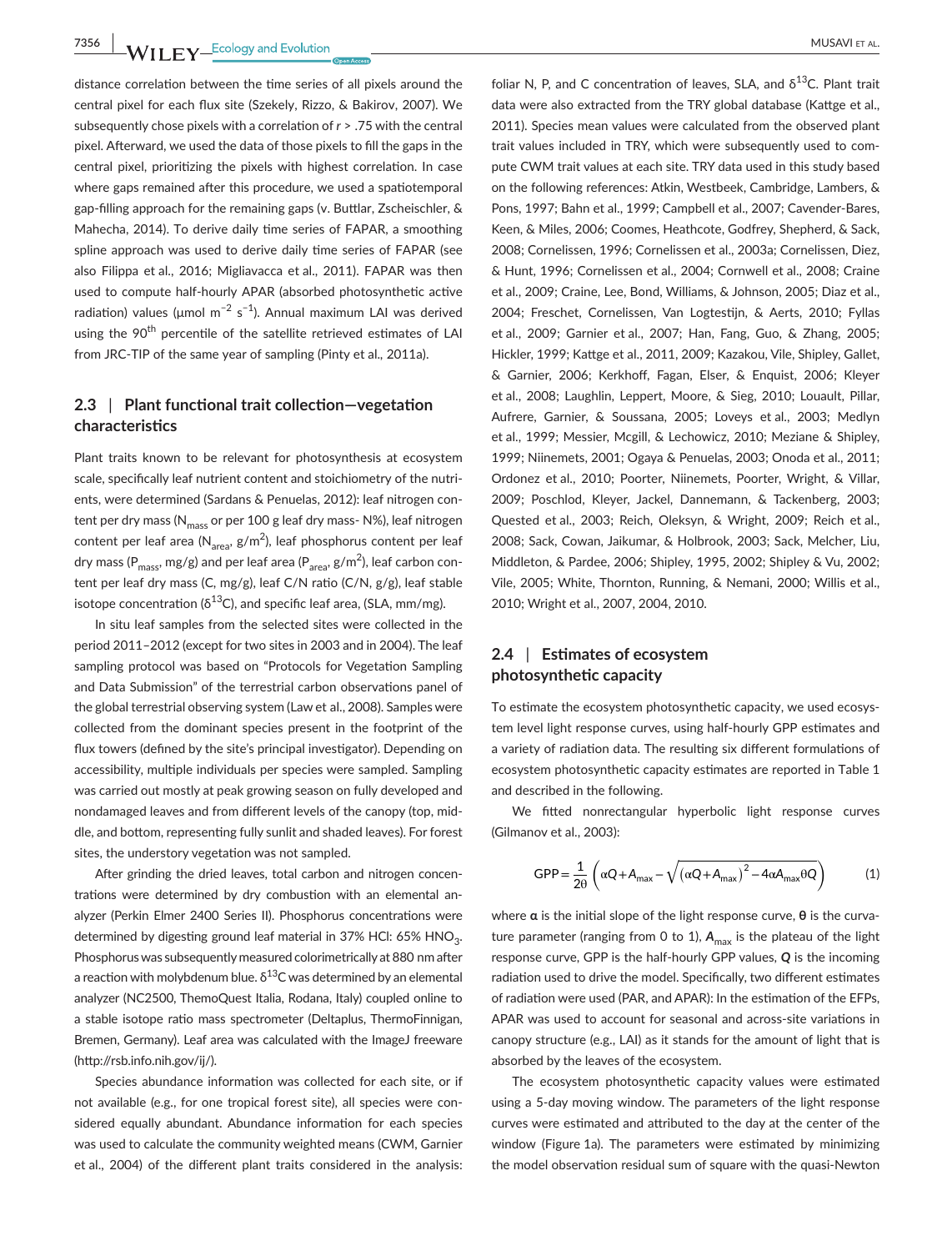**<u>MUSAVI et al.</u>** *P*  $\frac{1}{2}$  *P*  $\frac{1}{2}$  *P*  $\frac{1}{2}$  *P*  $\frac{1}{2}$  *P*  $\frac{1}{2}$  *P*  $\frac{1}{2}$  *P*  $\frac{1}{2}$  *P*  $\frac{1}{2}$  *P*  $\frac{1}{2}$  *P*  $\frac{1}{2}$  *P*  $\frac{1}{2}$  *P*  $\frac{1}{2}$  *P*  $\frac{1$ 

optimization method that allows box constraints (Byrd, Lu, Nocedal, & Zhu, 1995). To this purpose, we used the *optim* function implemented in R (<http://CRAN.R-project.org/>). For comparison, a Michaelis– Menten-based light response curve (Hollinger et al., 2004) was used. Results were comparable with the nonrectangular hyperbolic light response curve (data not shown).

Each light response curve fitting was used to derive the A<sub>max</sub> parameter, the value of GPP at light saturation and the integral of the light response curve at light saturation (Falge et al., 2001). For light saturation, we defined a threshold of Rg of 1,000  $\mathsf{Wm}^2$  (corresponding to PAR of 2,110 μmol m $^{-2}$  s $^{-1}$ ) (see also Jacobs et al., 2007). This resulted in six different estimates describing ecosystem photosynthetic capacity: (1)  $A_{\text{max}}$ : parameter of the Equation 1; (2)  $A_{\text{max.structure}}$ : parameter of Equation 1 but with APAR as driving radiation to account for canopy structure; (3)  $GPP_{cat}$ : GPP at light saturation using PAR as driving radiation (4) GPP<sub>sat.structure</sub>: as GPP<sub>sat</sub> but with APAR as radiation variable; (5) GPP<sub>cum</sub>: integral of the fitted light response until light saturation; and (6) GPP<sub>cum.structure</sub>: as GPP<sub>sat</sub> but using APAR as radiation until light saturation (Figure 1a, Table 1).

A time series of daily values of A<sub>max</sub>, A<sub>max.structure</sub>, GPP<sub>sat</sub>, GPP<sub>sat.</sub> structure, GPP<sub>cum</sub>, and GPP<sub>cum.structure</sub> was then derived for each year. In Figure 1b,  $GPP_{sat}$  is shown as an example. Daily parameters were retained for further analysis only if the  $R^2$  of the fit of light response curve was higher than 0.6. In this way, we first retain parameters estimated when the performance of the fitting is good, and second, we retain data only in the active growing season as the  $R^2$  of the model fit was typically higher than 0.6 only within the growing season (Fig. S1).

To extract the corresponding annual ecosystem photosynthetic capacity for each site-year, maximum and different percentiles (90th to 60th) of the time series of the estimated parameters were computed. Finally, the coefficient of variation (CV, Everitt, 1998) of the annual ecosystem photosynthetic capacity estimates was computed for each site. For example, at each site, we computed the annual value for GPP<sub>sat</sub> (i.e., 90th percentile of GPP<sub>sat</sub> daily time series). The CV was subsequently computed as the standard deviation of annual GPP $_{sat}$ of all years available, divided by the mean annual GPP $_{sat}$  for all years available at the respective site (CV GPP $_{sat}$ ). The CV was used as a measure of the interannual variability (IAV) of the ecosystem photosynthetic capacity estimates. Low IAV (i.e., the lowest CV) was used as criteria to identify the most appropriate estimates to characterize the ecosystem photosynthetic capacity at each site. This was repeated for both ecosystem photosynthetic capacity estimates with and without the effect of canopy structure included (i.e., using PAR and APAR, respectively). This comparison was made using sites with at least 5 years of data. The average of annual ecosystem photosynthetic capacity of the selected estimates was used to relate to leaf functional traits.

## **2.5** | **Relationship between ecosystem photosynthetic capacity and leaf nitrogen concentration**

This study evaluates the relevance of synchronizing measurements of plant functional traits and EFPs in space and time for joint analyses. We analyzed the relationship between the best estimates for ecosystem photosynthetic capacity selected as described above, and CWM of plant traits, for example, N%. N% is chosen here, as the relationship between N% and photosynthetic processes is well established (e.g., Field & Mooney, 1986; Reich, Walters, & Ellsworth, 1997) at the leaf scale and to a lesser extent at ecosystem scale (e.g., Kergoat et al., 2008; Ollinger et al., 2008). The relationship with other traits is included in the supporting information (Fig. S2). Three different combinations of synchronizing ecosystem photosynthetic capacity and N% were tested:

(1) Ecosystem photosynthetic capacity derived from the La Thuile database and species N% derived from TRY (no synchronization in space and time); (2) ecosystem photosynthetic capacity derived from the La Thuile database and the N% sampled at the FLUXNET sites (in situ, synchronization in space); (3) ecosystem photosynthetic capacity derived for the same year of trait sampling and N% in situ (synchronization in space and time).

For each combination of ecosystem photosynthetic capacity and N%, the slope and  $R^2$  of the linear regression were determined. Distance correlation was computed as well, as it accounts for nonlinear relationships (Szekely et al., 2007). In order to evaluate the predictive capacity of the selected model, a leave-one-out crossvalidation was performed. Modeling efficiency (EF; Loague & Green, 1991) and relative root mean square error (RRMSE) were computed to test the performances of the relationships. An analysis of covariance (ANCOVA) was conducted to statistically test the differences of regression slopes in the three relationships. In addition, to assess the significance of canopy structure in the relationship of plant traits and ecosystem photosynthetic capacity, we evaluated the information that LAI, representing the canopy structure, provides to the relation of N% and photosynthetic capacity estimated using GPP and PAR.

## **2.6** | **Identifying plant functional traits controlling ecosystem photosynthetic capacity**

Because the functional relationship between plant traits, their interactions and photosynthetic capacity is not yet completely defined (Sardans & Penuelas, 2012), a purely data-driven approach was used (Golub, 2010). To identify the main explanatory variables (plant functional traits and LAI) of ecosystem photosynthetic capacity, we used a stepwise multiple regression for variable selection based on the Akaike's information criterion (AIC; Yamashita, Yamashita, & Kamimura, 2007). Plant traits used in this context include N%,  $N_{area}$ ,  $P_{mass}$  and  $P_{area}$ , C,  $\delta^{13}$ C, and SLA. We allowed the variables (traits and LAI) to be raised to the half and second power and also included the logarithm and ratios of all predictors to account for nonlinear relationships and interactions as well.

#### **3** | **RESULTS**

## **3.1** | **Identifying robust estimates to characterize ecosystem photosynthetic capacity**

Among the different percentiles that were used for the extraction of annual ecosystem photosynthetic capacity estimates, the 90th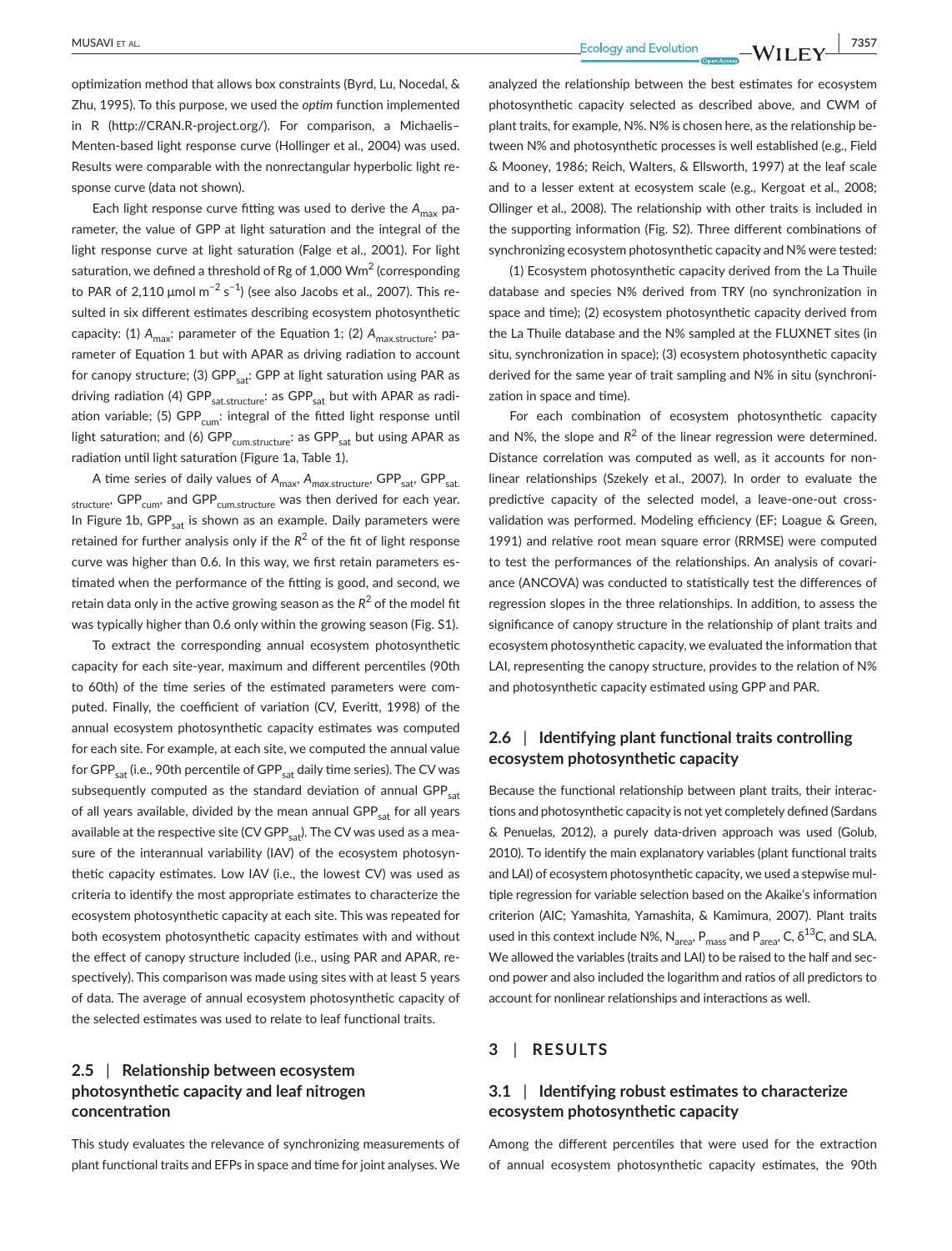**7358 WII FY** Ecology and Evolution <u>Construction Construction Constru</u>ction Construction Construction Construction Construction Construction Construction Construction Construction Construction Construction Construction Co

percentile was the one that minimized the CV (i.e., the IAV) of most estimators (Figure 2). The maximum annual values showed the highest IAVs and therefore were not considered appropriate estimates of ecosystem photosynthetic capacity. The use of the 60th percentile for the extractions showed slightly higher IAV than the 90th percentile. Other percentiles such as 85, 80, 75, and 70 were also tested and had similar results to the 60 percentile (data not shown). However, considering that we were interested in the annual maximum photosynthetic rates the 90th percentile of the different parameters was selected for further analyses.

Among the different estimators for ecosystem photosynthetic capacity (Table 1), A<sub>max</sub> and A<sub>max.structure</sub> had the highest IAV regardless of how they were extracted annually.  $GPP_{cum}$  and  $GPP_{sat}$  had the lowest IAV, even though a detailed analysis revealed a substantial IAV for both estimators at some La Thuile sites (Figure 3). While GPP $_{\text{cum}}$ is related to the whole growing season, GPP<sub>sat</sub> is related mostly to the peak of growing season. However, GPP<sub>cum</sub> and GPP<sub>sat</sub> were strongly correlated (Table S1). GPP<sub>cum.structure</sub> and GPP<sub>sat.structure</sub>, accounting for canopy structure, showed slightly higher IAV than  $\text{GPP}_{\text{cum}}$  and  $\text{GPP}_{\text{sat}}$ . As we aimed at developing a method to derive maximum ecosystem



**FIGURE 2** Comparison of mean and ranges of the different estimates of ecosystem photosynthetic capacity and different annual extractions. CV denotes the coefficient of variation (standard deviation/mean), which was calculated for every site. The results are based on sites with at least 5 years of available estimates (AT-Neu, DE-Hai, FI-Hyy, FR-Hes, IL-Yat, IT-MBo, IT-Ren, IT-SRo, NL-Loo, RU-Fyo). The lines across the box indicate the mean CV values and lower and upper boxes show the 25th and 75th percentiles. The lines on the ending of the boxes range from the maximum to minimum values. CV can be used to quantify the interannual variability of the estimates (small range and low average denote low interannual variability). For explanations of the ecosystem photosynthetic capacity estimates described in the legend, see Table 1



**FIGURE 3** Boxplots of annual GPP<sub>sat</sub> values derived from the La Thuile database for each FLUXNET site. The line across the boxplot shows the mean GPP<sub>sat</sub> for each site, and the lower and upper boxes show the 25th and 75th percentiles of  $GPP_{sat}$ . The stars denote GPP<sub>sat</sub> values of the respective sites in the year of in situ plant trait measurements (bold years)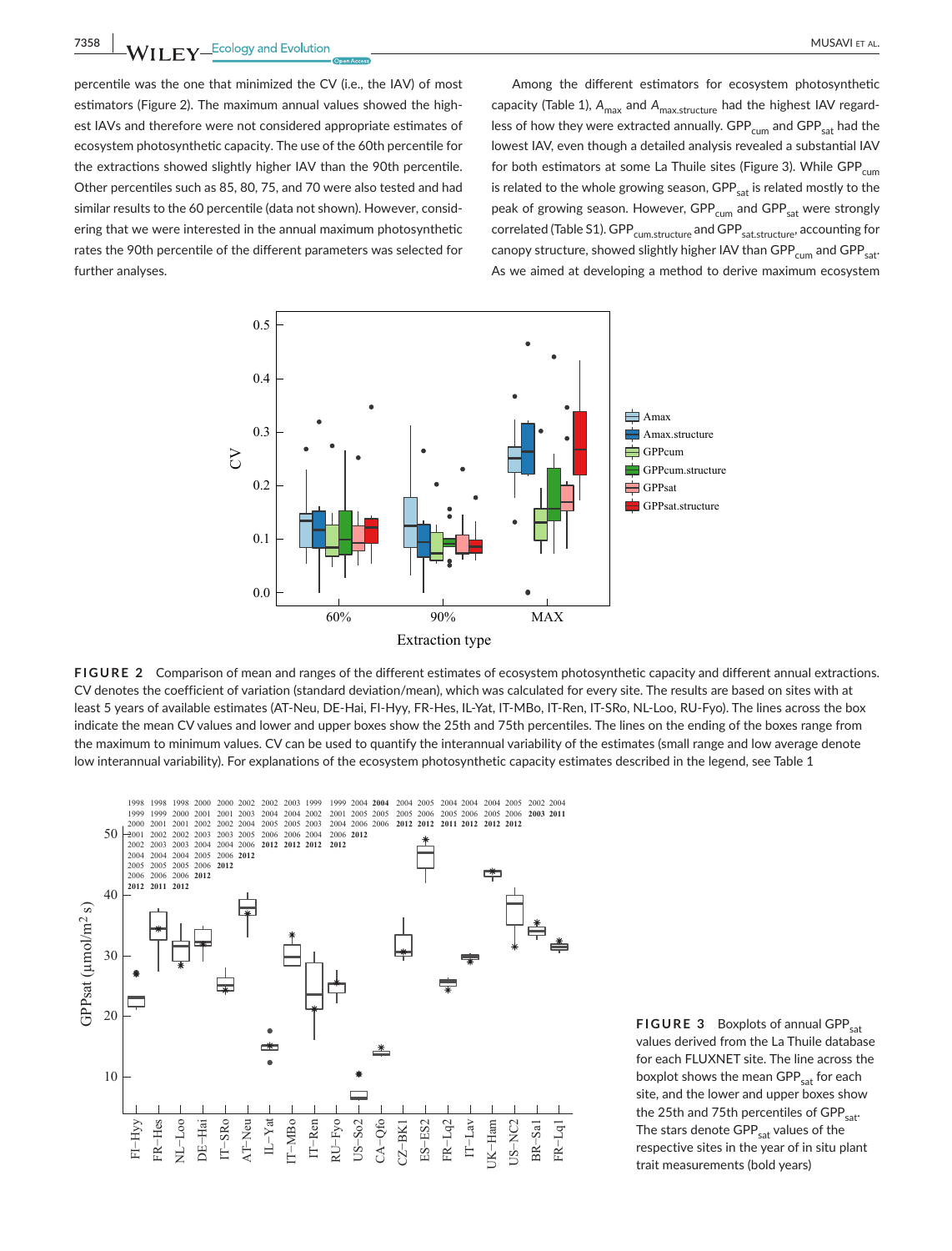

FIGURE 4 Relationship between a) GPP<sub>sat</sub> and GPP<sub>sat.structure</sub> extracted from La Thuile and N% from TRY, b) GPP<sub>sat</sub> and GPP<sub>sat.structure</sub> from La Thuile and N% in situ, c) GPP<sub>sat</sub> and GPP<sub>sat.structure</sub> derived from the same year of the trait sampling and N% in situ. Y-axes are ecosystem photosynthetic capacity as an example of an EFP, and x-axes are community weighted N%. The Macro accent on the EFP indicates that the GPP<sub>sat</sub> and GPP<sub>sat.structure</sub> are the multiyear averages for each site. Bold R<sup>2</sup> and star symbols are for the relationships with ecosystem photosynthetic capacity estimates using PAR (GPP<sub>sat</sub>). Nonbold R<sup>2</sup> and round points are for the relationship with ecosystem photosynthetic capacity estimates using APAR (GPP<sub>sat.structure</sub>). The colors dark blue, light blue, dark green, light green, orange and yellow represent evergreen needle leaf forest, evergreen broad leaf forest, deciduous broad leaf forest, grassland, closed shrub-land, and cropland as the plant functional types of the sites, respectively

| Ecosystem photosyn-<br>thetic capacity   | Model | <b>Distance</b><br>correlation | $R^2$ | adj. $R^2$ | Intercept $\pm$ SE | Slope $\pm$ SE  | $\boldsymbol{p}$ | <b>RRMSE</b> | EF      | df       |
|------------------------------------------|-------|--------------------------------|-------|------------|--------------------|-----------------|------------------|--------------|---------|----------|
| ${\sf GPP}_{\sf sat}$                    | $N\%$ | 0.73                           | 0.50  | 0.47       | $15.67 \pm 3.51$   | $7.25 \pm 1.71$ | .0005            | 26.2         | 0.31    | $1 + 18$ |
| $GPP_{sat}$                              | $N\%$ | 0.67                           | 0.39  | 0.36       | $16.89 \pm 3.95$   | $6.57 \pm 1.93$ | .003             | 29.09        | 0.18    | $1 + 18$ |
| $\overline{\mathsf{GPP}_{\mathsf{sat}}}$ | N%TRY | 0.56                           | 0.27  | 0.23       | $14.88 \pm 5.74$   | $8.55 \pm 3.28$ | .018             | 30.65        | 0.09    | $1 + 18$ |
| ${\sf GPP}_{\sf sat. structure}$         | $N\%$ | 0.63                           | 0.37  | 0.34       | $20.45 \pm 5$      | $7.62 \pm 2.39$ | .005             | 30           | 0.10    | $1 + 17$ |
| $\textsf{GPP}_{\sf sat.structure}$       | $N\%$ | 0.58                           | 0.32  | 0.28       | $21.18 \pm 4.87$   | $6.59 \pm 2.33$ | .01              | 25.5         | $-0.15$ | $1 + 17$ |
| <b>GPP</b> sat.structure                 | N%TRY | 0.47                           | 0.20  | 0.15       | $20.08 \pm 7.01$   | $8.07 \pm 3.94$ | .06              | 26.1         | $-0.20$ | $1 + 17$ |

TABLE 2 Statistics of the relationships shown in Figure 4

Ecosystem photosynthetic capacity estimates with macron accent are averaged over several years at each site and those without macron accent are from the year of leaf sampling. RRMSE and EF are estimated in a cross-validation with leave-one-out mode and represents, relative root mean square error, and model efficiency, respectively. The number of FLUXNET sites that are used with GPP<sub>sat</sub> are 20, but 19 of the sites have GPP<sub>sat.structure</sub> available.

photosynthetic capacity robust to meteorological variability, we assessed the impact of excluding from the analysis site-years with documented extreme events, such as the heat wave of 2003 in Europe (Fig. S3). Removing the year 2003 from the European site-years did not change the results (Fig. S4). In addition, the estimated parameters, for example, GPP<sub>sat</sub> were not strongly linked to climate variables (Fig. S8).

We concluded that the 90th percentile of  $GPP_{cum}$  or  $GPP_{sat}$  parameters of nonrectangular hyperbolic light response curves (either with or without structural information included) was an appropriate approach to characterize ecosystem photosynthetic capacity.

## **3.2** | **Relationship between ecosystem photosynthetic capacity and plant functional traits**

Using a linear relationship, the N% based on data from the TRY database explained 27% of the variance of site averaged GPP<sub>sat</sub> (20%) of GPP<sub>sat.structure</sub>) (Figure 4a, Table 2). N% derived from TRY and in situ were strongly correlated (Fig. S5), and the  $R^2$  of the relationship between N% and GPP $_{sat}$ , and GPP $_{sat.structure}$  improved from 0.27 to 0.39 and from 0.20 to 0.32, respectively, when in situ N% was used (Figure 4b, Table 2). In addition, site averaged estimates of GPP $_{sat}$  and  $GPP_{sat.structure}$  were replaced by  $GPP_{sat.structure}$  from the years of in situ sampling R<sup>2</sup> increased to 0.50 and 0.37, respectively (Figure 4c, Table 2). The fit is even better when a nonlinear fit was used for Figure 4a,b (distance correlation increased from 0.56 to 0.73 for GPP<sub>sat</sub> and from 0.47 to 0.63 for GPP<sub>sat.structure,</sub> See also Fig. S6). An ANCOVA test revealed that the relationship between ecosystem photosynthetic capacity and N% was significantly different between the levels of synchronization when  $\mathsf{GPP}_{\mathsf{sat}}$  (significantly different in slope and intercept,  $p < .01$ ) or GPP<sub>sat.structure</sub> (only significantly different intercept, *p* < .05) was used to characterize ecosystem photosynthetic capacity. Similar improvements of the relationship of CWM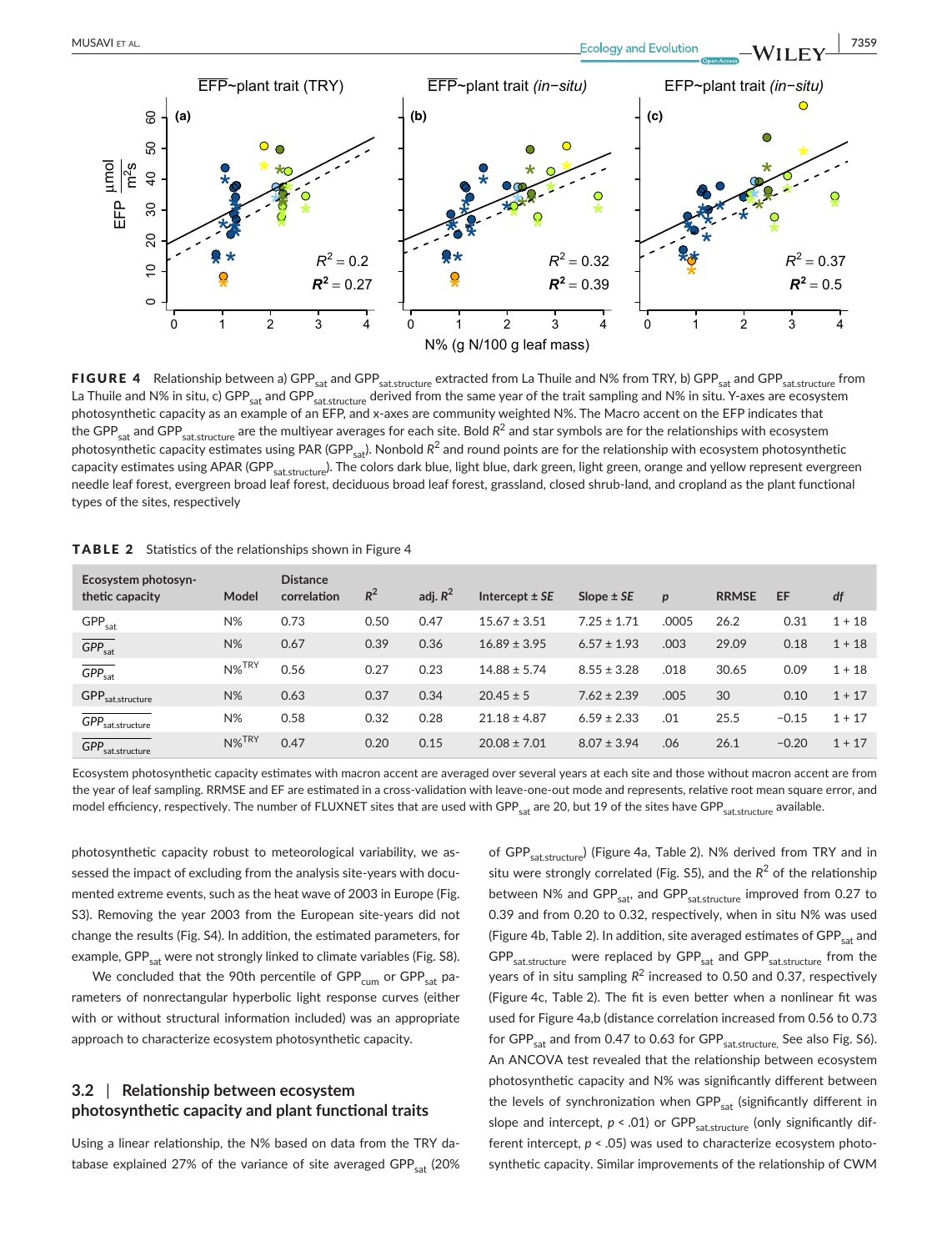**7360 |**  MUSAVI et al.

| <b>TABLE 3</b> Relationships between N%, LAI, and GPP <sub>sat</sub> tested |  |
|-----------------------------------------------------------------------------|--|
|-----------------------------------------------------------------------------|--|

| <b>Variable</b>       | Model                | <b>Distance</b><br>correlation  | $R^2$ | adj. $R^2$ | Intercept $\pm$ SE | Slope $\pm$ SE                                                            | $\boldsymbol{p}$ | df       | <b>AIC</b> |
|-----------------------|----------------------|---------------------------------|-------|------------|--------------------|---------------------------------------------------------------------------|------------------|----------|------------|
| LAI                   | $N\%$                | 0.70                            | 0.48  | 0.45       | $0.34 \pm 0.38$    | $0.71 \pm 0.18$                                                           | .001             | $1 + 17$ | 44         |
| $GPP_{sat}$           | LAI                  | 0.57                            | 0.28  | 0.24       | $20.10 \pm 4.03$   | $5.43 \pm 2.09$                                                           | .01              | $1 + 17$ | 138        |
| ${\sf GPP}_{\sf sat}$ | $N\%$                | 0.73                            | 0.50  | 0.47       | $15.25 \pm 3.79$   | $7.41 \pm 1.81$                                                           | .0008            | $1 + 17$ | 132        |
| $GPP_{sat}$           | $LAI + N\%$          | 0.71                            | 0.50  | 0.44       | $14.96 \pm 3.98$   | $N\%$ 6.78 ± 2.58<br>LAI 0.87 $\pm$ 2.51                                  | .004             | $2 + 16$ | 134        |
| GPP <sub>sat</sub>    | $N\%$ + LAI + LAI:N% | $\overbrace{\phantom{1232211}}$ | 0.64  | 0.56       | $0.74 \pm 6.94$    | $N\%$ 15.22 ± 4.22<br>LAI $10.33 \pm 4.55$<br>$N\%$ :LAI -4.71 $\pm$ 1.98 | .001             | $3 + 15$ | 129        |

The GPP<sub>sat</sub> is derived from the year at which the sampling of leaf N% was carried out. N% here is measured from in situ samples. LAI is the 90th percentile of the bimonthly LAI values retrieved from remote sensing and corresponds to the LAI of the sampling year as well (available for 19 sites).

**TABLE 4** Results of the variable selection analyses conducted with a stepwise regression

| <b>Variable</b>              | Model          | <b>Distance</b><br>correlation | $R^2$ | adi. $R^2$ | Intercept $\pm$ SE | Slope $\pm$ SE                                      | $\boldsymbol{D}$ | df       | AIC. | EF      |
|------------------------------|----------------|--------------------------------|-------|------------|--------------------|-----------------------------------------------------|------------------|----------|------|---------|
| $GPP_{sat}$                  | $C/N + Parea2$ | 0.67                           | 0.61  | 0.55       | $41.62 \pm 3.01$   | $C/N - 0.39 \pm 0.08$<br>$P_{area}^2$ 23.94 ± 16.20 | .0009            | $2 + 15$ | 119  | 0.18    |
| GPP <sub>sat.structure</sub> | $C/N + Parea2$ | 0.65                           | 0.54  | 0.48       | $49.02 \pm 4.07$   | $C/N - 0.48 \pm 0.12$<br>$P_{area}^2$ 38.89 ± 22.22 | .004             | $2 + 14$ | 123  | $-0.28$ |

The selected explanatory variables for GPP $_{\sf sat}$  are C/N + P $_{\sf area}^2$ . The same variables are tested for GPP $_{\sf sat. structure}$  as well. Subsets of sites are used because only 18 sites had these two traits available and GPP<sub>sat</sub> and only 17 have the two traits and GPP<sub>sat.structure</sub> measurements.

traits to GPP<sub>sat</sub> and GPP<sub>sat.structure</sub> were realized using other plant traits and synchronizing the plant traits with the ecosystem photosynthetic capacity estimates in time and space (Fig. S2). We also tested whether the improvement of this relationship was due to random effects. To do this, we randomly resampled the annual photosynthetic capacity (specifically GPP $_{\rm sat}$  and GPP $_{\rm sat.structure}$ ) to test whether the use of corresponding years statistically improves the relationship or not. The results confirmed that the best fit was obtained when the N% and the photosynthetic capacity estimate match in time and space (Table S2).

As species abundance information at the FLUXNET sites can be a relevant source of uncertainty, we also calculated site-level speciesaveraged N% without accounting for differences in abundance. The results of the  $R^2$  decreased but only by about 0.05 (Fig. S7).

Part of the unexplained variance may be due to the fact that we used leaf level N%, while not accounting for differences in LAI. Indeed, although N% and LAI are highly correlated, the combination of N% and LAI led to a better explanation of the variability of GPP $_{sat}$  (adjusted  $R^2$  = 0.56,  $R^2$  = 0.64) than N% ( $R^2$  = 0.50) or LAI ( $R^2$  = 0.28) alone (Table 3—for 19 sites with available LAI).

## **3.3** | **Essential plant traits for ecosystem photosynthesis capacity**

The variable selection analysis conducted with the stepwise regression using time-space synchronized data of ecosystem photosynthetic capacity estimates and in situ measured plant traits and LAI showed that the variability of  $GPP_{sat}$  and  $GPP_{sat.structure}$  between sites is best explained by leaf C/N ratio and  $P_{area}^2$  (considering AIC as the selection criteria). However, only C/N was a significant predictor for both of the ecosystem photosynthetic capacity estimates. The selected model explained 61% and 54% of the variance of GPP<sub>sat</sub> and GPP<sub>sat</sub>. structure, respectively (Table 4).

#### **4** | **DISCUSSION**

#### **4.1** | **Determining robust estimates of an EFP**

We postulated that the IAV of ecosystem photosynthetic capacity at optimal growth conditions (e.g., at optimal light, temperature, and water availability) derived with the proposed methodology and in the absence of disturbances should be low, and we demonstrated that it is not strongly related to climate drivers (Fig. S8). Additionally, assuming that the variation of plant traits across years is relatively low, this would allow for coupling ecosystem photosynthetic capacity estimates at any year, or averaged over several years, to species traits collected at the respective site (typically sampled during peak growing season).

Based on these criteria, the use of the light response curves was suitable as it accounts for variation in radiation, which is one of the important parameters explaining variation in GPP (Van Dijk, Dolman, & Schulze, 2005). The estimation of the parameters using a moving window approach was also suitable because it accounts for variation in meteorological variables such as temperature and vapor pressure deficit. Among the parameters derived from the light response curve, *A<sub>max</sub>* (or *A<sub>max structure</sub>*) had the largest IAV and was therefore the least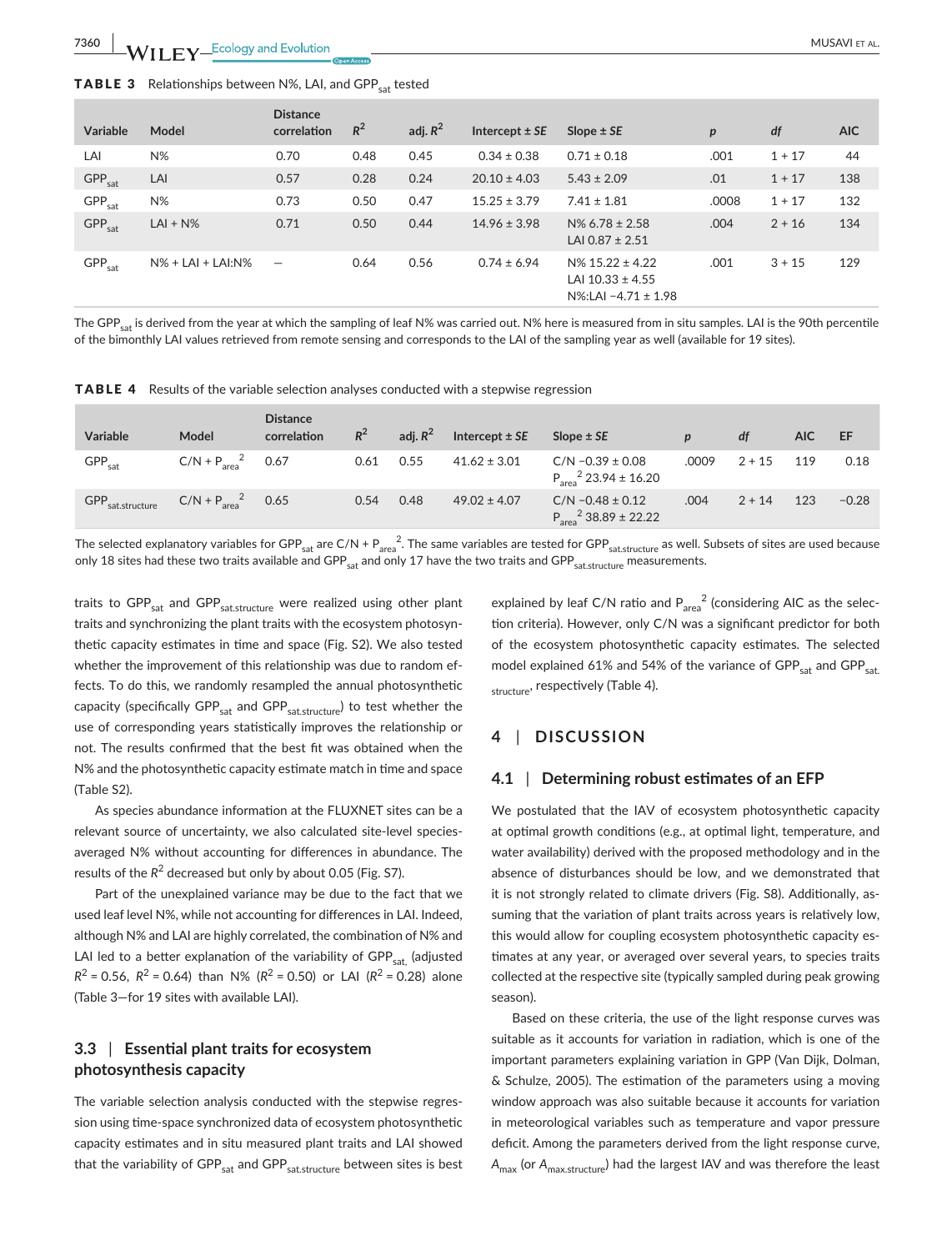suitable estimator for ecosystem photosynthetic capacity. This may have several reasons: The response of GPP to PAR/APAR does not exhibit a clear saturation and still tends to increase at high PAR/APAR and reaches A<sub>max</sub> outside the range of PAR/APAR measurements. Therefore, small changes in the slope at high PAR/APAR may cause large deviations in A<sub>max</sub> (Gilmanov et al., 2003). In periods of the year when the PAR/APAR is not high, or the numbers of data points at high PAR is limited, the A<sub>max</sub> parameter is poorly constrained. In this case, the fit can be affected by random flux uncertainty that scales with the magnitude of fluxes and is not easily constrainable (Richardson et al., 2012). GPP<sub>sat</sub> or GPP<sub>cum</sub> showed much smaller IAV, and therefore, we suggest the use  $GPP_{sat}$  or  $GPP_{cum}$  derived with PAR or APAR (Falge et al., 2001; Lasslop et al., 2010; Ruimy, Jarvis, Baldocchi, & Saugier, 1995) as more robust estimators of ecosystem photosynthetic capacity than A<sub>max</sub>. Our results also demonstrate that the use of higher percentiles (i.e., 90th) rather than the maximum for EFP extraction should be preferred as it was more robust to outliers.

#### **4.2** | **Linking plant functional traits and EFP estimates**

Ecosystem functional properties are whole-ecosystem properties and thus depend on both ecosystem structure and function (Reichstein et al., 2014). As GPP depends on both the efficiency with which the absorbed energy is converted to chemical energy at leaf level (Monteith, 1972) and the canopy structure, GPP<sub>cat</sub> variability ultimately depends on the variability of FAPAR (Reichstein et al., 2014). In this study, we accounted for this aspect using APAR in Equation 1 for the estimation of  $GPP_{sat.structure}$ . APAR accounts for the seasonal and canopy structural (e.g., LAI) variability of the different ecosystems (Wang & Jarvis, 1990). In extreme combinations, it is possible for an ecosystem to maintain a high LAI but low N% and vice versa (Mcmurtrie et al., 2008; Fig. S9). However, due to the smoothing and reconstruction of time series of daily FAPAR from 16-day data (e.g., Kandasamy, Baret, Verger, Neveux, & Weiss, 2013), and the spatial mismatch between satellite pixel and the eddy covariance footprint (Cescatti et al., 2012; Jung et al., 2008; Roman et al., 2009), the EFP estimates using APAR exhibited larger uncertainties that more likely is reflected in the higher IAV compared to using PAR. The FAPAR product that we used for our estimates has a high temporal resolution (16 days) but its spatial resolution (1 km) makes it uncertain; the footprints of FLUXNET sites are often smaller than a 1 km grid cell, and sites located in heterogeneous grid cells have higher uncertainties in FAPAR as a consequence (Cescatti et al., 2012). Nevertheless, the relationships of the estimates of photosynthetic capacity to plant traits were consistent, whether PAR or APAR was used. Our results also indicate the importance of accounting for canopy structure (Baldocchi & Meyers, 1998; Reich, 2012). The LAI-N% interaction contributes to the explanatory power of the model for predicting GPP $_{est}$ , as it shows how N% has an approximately linear relationship with GPP $_{est}$  (i.e., the GPP at light saturation without accounting for canopy structure) while the impact of LAI saturates.

 **<u>MUSAVI et al.</u>** *1***361 and the set of the set of the set of the set of the set of the set of the set of the set of the set of the set of the set of the set of the set of the set of the set of the set of the set of the** 

A critical aspect when comparing leaf level attributes and EFPs is scaling these traits from leaf to canopy level. Based on the hypothesis that the dominant species are most adapted to their ambient environment (Vile, Shipley, & Garnier, 2006), also known as "dominance hypothesis" (Grime, 1998), we used CWM estimates of traits from dominant species at the sites. Here, we considered sites with different vegetation types and environments (e.g., climate), where differences between the locations and vegetation types are large enough to ignore intraspecific trait variability, this allows us to use averaged trait values from TRY database in this study and in likewise global scale analyses (see Albert, Grassein, Schurr, Vieilledent, & Violle, 2011).

## **4.3** | **Robustness of ecosystem photosynthetic capacity–plant trait relationship to relaxed time-space synchrony of measurements**

Here, we show that the general pattern of the relationship between ecosystem photosynthetic capacity and plant traits (slopes of the linear regression, Figure 4) is apparently independent using locally measured traits (in situ) or species mean values from the TRY database. In addition, the relationships are independent of whether all data corresponded to the same year or the ecosystem photosynthetic capacity represented the multiyear averages of ecosystem photosynthetic capacity we used (most cases, Fig. S2). However, we observed a strong degradation of the explained variance when the synchronization in time and space was relaxed. The predictive power of plant functional traits for ecosystem photosynthetic capacity substantially improved when variation of species abundance, intraspecific variability of plant traits, and interannual variability of ecosystem photosynthetic capacity were accounted for.

In part, this variability may be due to community species composition dynamics and competitive interactions that are partly triggered by disturbances or extreme environmental conditions. The study sites were not chosen to be in their late successional stage, and in the course of, for example, 10 years of flux measurements, species abundances can change and plant species can be replaced. Site history and aging of the ecosystems contributes to the variability of the plant traits (Becknell & Powers, 2014) and EFPs (e.g., Kutsch et al., 2009; Urbanski et al., 2007). This includes also the effect of fertilization on few sites, which could be one of the reasons why the in situ N% from the cropland and grasslands are very different from the mean N% from TRY. Plant traits also have a temporal variability, which can be due to plant development or changes in the environment (e.g., Mickelbart, 2010). Plant traits are responsible for the plastic response of an ecosystem to environmental changes and thus influence the interannual variability of ecosystem photosynthesis (Grassi, Vicinelli, Ponti, Cantoni, & Magnani, 2005; Ma, Baldocchi, Mambelli, & Dawson, 2010). Furthermore, it confirms that species signals of some traits, specifically leaf nutrients, are not strong enough (high trait variability) (Kazakou et al., 2014) and this contribute to the uncertainty observed when linking EFPs and trait values derived from data bases. One way to account for intraspecific trait variation is to use trait observations from TRY that were reported from similar climatic conditions to the FLUXNET sites, or to predict intraspecific trait variation (Schrodt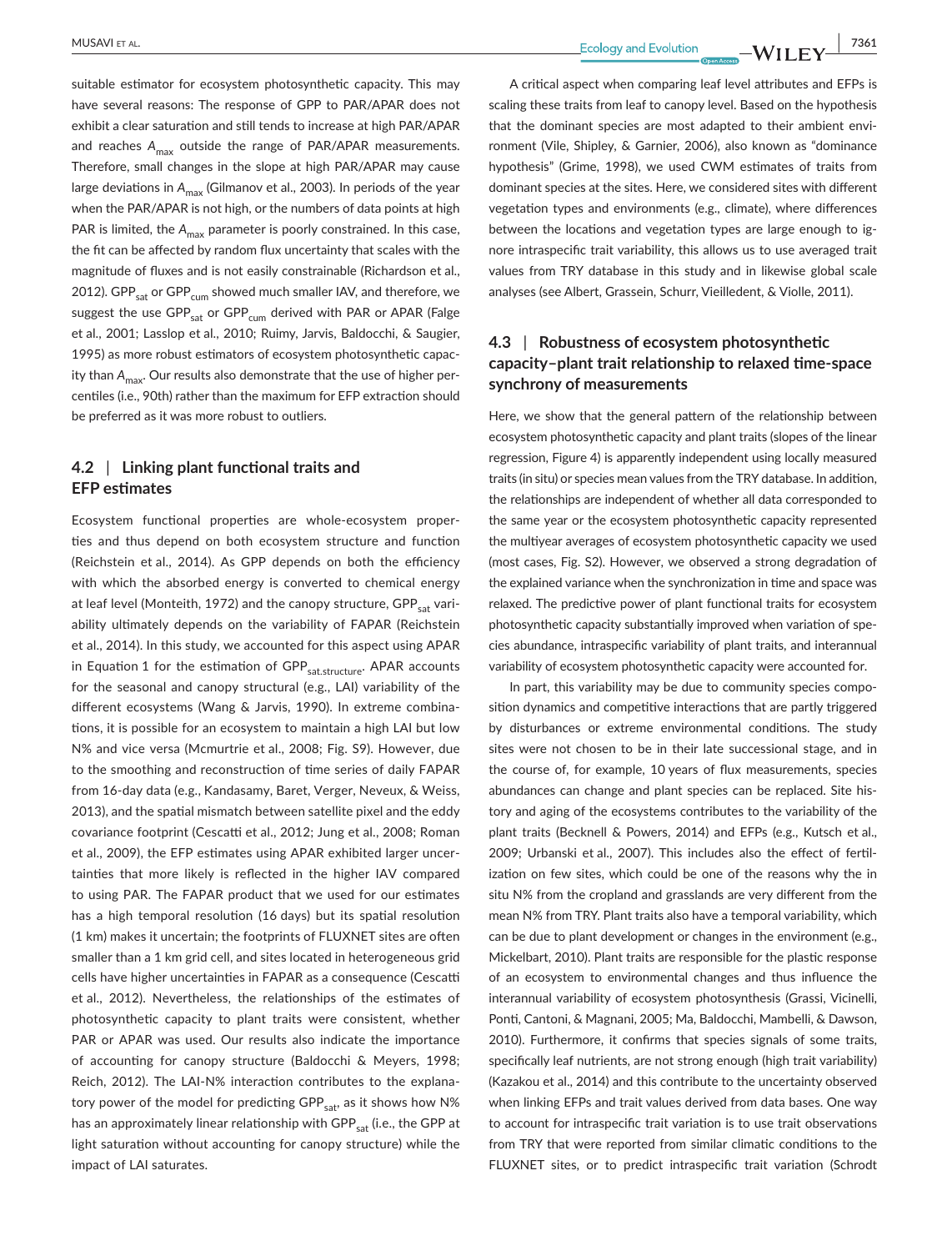**7362 WII FY** Ecology and Evolution **and Experiment Construction** MUSAVI ET AL.

et al., 2015). These opportunities are promising for future work, but could not be used here due to data scarcity and insufficient prediction accuracy. It remains to be better understood how the intraspecific variation of plant traits in time contributes to the response of plant communities to hydrometeorological changes and thus how the interannual and long-term variability of ecosystem photosynthetic capacity is mediated by dynamics of the vegetation (Reichstein et al., 2014). A promising approach to monitor long-term variation of plant traits for different FLUXNET sites worldwide is novel remote sensing information (e.g., Asner & Martin, 2015; Asner, Martin, Anderson, & Knapp, 2015). But the contribution of physiological vs. structural information in the remote sensing signals needs to be better understood (e.g., Homolova, Maenovsky, Clevers, Garcia-Santos, & Schaeprnan, 2013; Wong & Gamon, 2015). The common protocols developed in initiatives like ICOS—integrated carbon observation system [\(https://](https://www.icos-ri.eu/) [www.icos-ri.eu/\)](https://www.icos-ri.eu/) and NEON—national ecological observatory network ([http://www.neoninc.org/\)](http://www.neoninc.org/) might help to overcome such limitations.

### **4.4** | **Identifying plant traits determining ecosystem photosynthetic capacity**

We considered leaf traits relevant for photosynthesis and used a datadriven exploratory approach with all combinations of the selected leaf traits, mining for possible functional relationship between photosynthetic capacity and foliar traits (Golub, 2010). Our results are in line with other studies conducted at the leaf scale showing that C, N, and P stoichiometry have a complimentary role in explaining photosynthetic capacity (Perez-Priego et al., 2015; Sardans & Penuelas, 2013; Walker et al., 2014). While C has low variation during the growing season (e.g., Jayasekera & Schleser, 1991; Kattge et al., 2011; Ma et al., 2010), N is the main factor driving the C/N ratio and influencing photosynthesis (see also Rong et al., 2015). The N% is related to the chlorophyll content (e.g., Houborg, Cescatti, Migliavacca, & Kustas, 2013) and to the amount of Ribulose-1,5-bisphosphate carboxylase/oxygenase enzymes that ultimately controls the photosynthetic rates and carbon uptake (Evans, 1989; Kattge et al., 2009). Several studies have also shown this link at the ecosystem level (Kergoat et al., 2008; Ollinger et al., 2008; Reich, 2012). P is found in adenosine triphosphate molecules (ATP) and nucleotides of nicotinamide adenine dinucleotide phosphate (NADP), which are involved in carbon fixation reactions. Several hypotheses connect the stoichiometry of leaves with optimum photosynthetic capacity and growth (e.g., growth rate hypothesis) (Elser, O'brien, Dobberfuhl, & Dowling, 2000; Sterner & Elser,2002). In particular, the N/P ratio is related to photosynthetic capacity via the connection between the allocation of P into P-rich ribosomal RNA and of N to protein synthesis (Hessen, Jensen, Kyle, & Elser, 2007). As P is also used in carbon fixation as N, it influences the nitrogenphotosynthesis relationship by constraining the response of photosynthesis to N when P is low (Reich et al., 2009; Walker et al., 2014). However, more data are needed to build robust models that predict ecosystem photosynthetic capacity directly from plant functional traits and stoichiometry. Currently, no consensus exists on which traits are most important to be measured at the sites in order to monitor the

effect of plants on ecosystem functioning in response to their environment. Trait-ecosystem functioning studies with more data are needed to allow for robust conclusion on a suit of traits in this regard.

In conclusion, to quantitatively evaluate the link between ecosystem photosynthetic capacity and plant traits to improve predictions of ecosystem carbon uptake, continuous observations of species composition and plant traits at FLUXNET sites can be the key. We showed that currently the evaluation is limited by the scarcity of observations of both species composition and traits. We therefore suggest systematic sampling of plant traits, species abundance, and auxiliary data for upscaling traits at FLUXNET sites in parallel to flux measurements. In addition, remote sensing can be a solution in the future to acquire canopy level traits, circumventing upscaling issues of in situ measurements and may contribute to better detection of temporal and spatial variation of ecosystem level plant traits in synchrony with ecosystem photosynthetic capacity.

#### **ACKNOWLEDGMENTS**

We thank all the people who made this study possible by participating in leaf sampling and sharing flux and plant trait data. We appreciate all the good discussions at the Max Planck Institute of Biogeochemistry. We thank Ulrich Weber for preparing part of the flux and remote sensing data. We thank Jurgen van Hal and Richard van Logtesteijn at the VU University in Amsterdam for measuring the plant traits and Katrin Fleischer for helping for leaf sampling at NL-Loo site. We also thank Martina Mund for sending us litter fall data from species of DE-Hai from which we estimated the abundances. We thank the anonymous reviewers and the associate editor for their constructive comments that improved both the readability and the robustness of the manuscript. The authors affiliated with the MPI BGC acknowledge funding by the European Union's Horizon 2020 project BACI under grant agreement No. 640176. The study has been supported by the TRY initiative on plant traits [\(http://www.try-db.org\)](http://www.try-db.org), hosted at the Max Planck Institute for Biogeochemistry, Jena, Germany. TRY is currently supported by DIVERSITAS/Future Earth and the German Center for Integrative Biodiversity Research (iDiv) Halle-Jena-Leipzig. This work used eddy covariance data acquired by the FLUXNET community and in particular by the following networks: AmeriFlux [U.S. Department of Energy, Biological, and Environmental Research, Terrestrial Carbon Program (DE-FG02-04ER63917 and DE-FG02-04ER63911)], AfriFlux, AsiaFlux, CarboAfrica, CarboEuropeIP, CarboItaly, CarboMont, ChinaFlux, Fluxnet-Canada (supported by CFCAS, NSERC, BIOCAP, Environment Canada, and NRCan), GreenGrass, KoFlux, LBA, NECC, OzFlux, TCOS-Siberia, and the USCCC. We acknowledge the financial support to the eddy covariance data harmonization provided by CarboEuropeIP, FAO-GTOS-TCO, iLEAPS, Max Planck Institute for Biogeochemistry, National Science Foundation, University of Tuscia, Université Laval, Environment Canada and US Department of Energy and the database development and technical support from Berkeley Water Center, Lawrence Berkeley National Laboratory, Microsoft Research eScience, Oak Ridge National Laboratory, University of California—Berkeley and the University of Virginia, and the IceMe of NUIST. The authors would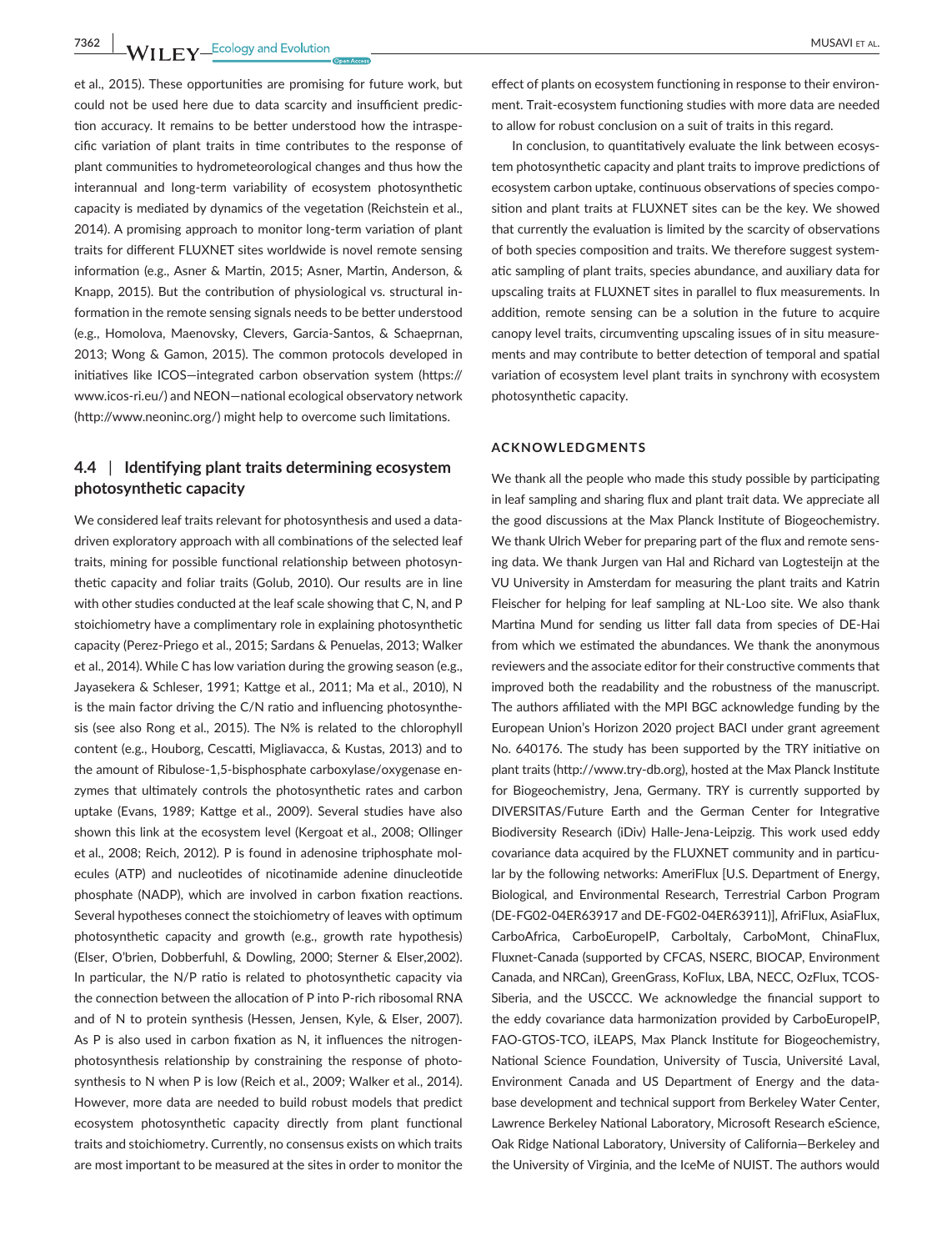like to thank all the PIs of eddy covariance sites, technicians, postdoctoral fellows, research associates, and site collaborators involved in FLUXNET who are not included as coauthors of this article, but without whose work this analysis would not have been possible. K.H. acknowledges funding from the Ministry of Education, Youth and Sports of Czech Republic within the National Sustainability Program I (NPU I), grant number LO1415. T. Musavi acknowledges the International Max Planck Research School for global biogeochemical cycles.

#### **CONFLICT OF INTEREST**

None declared.

#### **REFERENCES**

- Albert, C. H., Grassein, F., Schurr, F. M., Vieilledent, G., & Violle, C. (2011). When and how should intraspecific variability be considered in trait-based plant ecology? *Perspectives in Plant Ecology Evolution and Systematics*, *13*, 217–225.
- Alton, P. B. (2011). How useful are plant functional types in global simulations of the carbon, water, and energy cycles? *Journal of Geophysical Research-Biogeosciences*, *116*, G01030, doi:[10.1029/2010JG001430](http://dx.doi.org/10.1029/2010JG001430).
- Asner, G. P., & Martin, R. E. (2015). Spectroscopic remote sensing of non-structural carbohydrates in forest canopies. *Remote Sensing*, *7*, 3526–3547.
- Asner, G. P., Martin, R. E., Anderson, C. B., & Knapp, D. E. (2015). Quantifying forest canopy traits: Imaging spectroscopy versus field survey. *Remote Sensing of Environment*, *158*, 15–27.
- Atkin, O. K., Westbeek, M. H. M., Cambridge, M. L., Lambers, H., & Pons, T. L. (1997). Leaf respiration in light and darkness—A comparison of slowand fast-growing Poa species. *Plant Physiology*, *113*, 961–965.
- Bahn, M., Wohlfahrt, G., Haubner, E., Horak, I., Michaeler, W., Rottmar, K., … Cernusca, A. (1999). Leaf photosynthesis, nitrogen contents and specific leaf area of 30 grassland species in differently managed mountain ecosystems in the Eastern Alps. In A. Cernusca, U. Tappeiner, & N. Bayfield (Eds.), *Land-use changes in European mountain ecosystems. ECOMONT—Concept and results* (247–255). Berlin: Blackwell Wissenschaft.
- Baldocchi, D. (2008). Breathing of the terrestrial biosphere: Lessons learned from a global network of carbon dioxide flux measurement systems. *Australian Journal of Botany*, *56*, 1–26.
- Baldocchi, D., Falge, E., Gu, L. H., Olson, R., Hollinger, D., Running, S., … Wofsy, S. (2001). FLUXNET: A new tool to study the temporal and spatial variability of ecosystem-scale carbon dioxide, water vapor, and energy flux densities. *Bulletin of the American Meteorological Society*, *82*, 2415–2434.
- Baldocchi, D., & Meyers, T. (1998). On using eco-physiological, micrometeorological and biogeochemical theory to evaluate carbon dioxide, water vapor and trace gas fluxes over vegetation: A perspective. *Agricultural and Forest Meteorology*, *90*, 1–25.
- Becknell, J. M., & Powers, J. S. (2014). Stand age and soils as drivers of plant functional traits and aboveground biomass in secondary tropical dry forest. *Canadian Journal of Forest Research-Revue Canadienne De Recherche Forestiere*, *44*, 604–613.
- Bonan, G. B. (2008). Forests and climate change: Forcings, feedbacks, and the climate benefits of forests. *Science*, *320*, 1444–1449.
- Britton, C. M., & Dodd, J. D. (1976). Relationships of photosynthetically active radiation and shortwave irradiance. *Agricultural Meteorology*, *17*, 1–7.
- Buttlar, V., Zscheischler, J., & Mahecha, M. D. (2014). An extended approach for spatiotemporal gapfilling: Dealing with large and systematic gaps in geoscientific datasets. *Nonlinear Processes in Geophysics*, *21*, 203–215.
- Byrd, R. H., Lu, P. H., Nocedal, J., & Zhu, C. Y. (1995). A limited memory algorithm for bound constrained optimization. *SIAM Journal on Scientific Computing*, *16*, 1190–1208.
- Campbell, C., Atkinson, L., Zaragoza-Castells, J., Lundmark, M., Atkin, O., & Hurry, V. (2007). Acclimation of photosynthesis and respiration is asynchronous in response to changes in temperature regardless of plant functional group. *New Phytologist*, *176*, 375–389.
- Cavender-Bares, J., Keen, A., & Miles, B. (2006). Phylogenetic structure of Floridian plant communities depends on taxonomic and spatial scale. *Ecology*, *87*, S109–S122.
- Cescatti, A., Marcolla, B., Vannan, S. K. S., Pan, J. Y., Roman, M. O., Yang, X. Y., … Schaaf, C. B. (2012). Intercomparison of MODIS albedo retrievals and in situ measurements across the global FLUXNET network. *Remote Sensing of Environment*, *121*, 323–334.
- Coomes, D. A., Heathcote, S., Godfrey, E. R., Shepherd, J. J., & Sack, L. (2008). Scaling of xylem vessels and veins within the leaves of oak species. *Biology Letters*, *4*, 302–306.
- Cornelissen, J. H. C. (1996). An experimental comparison of leaf decomposition rates in a wide range of temperate plant species and types. *Journal of Ecology*, *84*, 573–582.
- Cornelissen, J. H. C., Cerabolini, B., Castro-Diez, P., Villar-Salvador, P., Montserrat-Marti, G., Puyravaud, J. P., … Aerts, R. (2003). Functional traits of woody plants: Correspondence of species rankings between field adults and laboratory-grown seedlings? *Journal of Vegetation Science*, *14*, 311–322.
- Cornelissen, J. H. C., Diez, P. C., & Hunt, R. (1996). Seedling growth, allocation and leaf attributes in a wide range of woody plant species and types. *Journal of Ecology*, *84*, 755–765.
- Cornelissen, J. H. C., Quested, H. M., Gwynn-Jones, D., Van Logtestijn, R. S. P., De Beus, M. A. H., Kondratchuk, A., … Aerts, R. (2004). Leaf digestibility and litter decomposability are related in a wide range of subarctic plant species and types. *Functional Ecology*, *18*, 779–786.
- Cornwell, W. K., Cornelissen, J. H. C., Amatangelo, K., Dorrepaal, E., Eviner, V. T., Godoy, O., … Westoby, M. (2008). Plant species traits are the predominant control on litter decomposition rates within biomes worldwide. *Ecology Letters*, *11*, 1065–1071.
- Craine, J. M., Elmore, A. J., Aidar, M. P. M., Bustamante, M., Dawson, T. E., Hobbie, E. A., … Wright, I. J. (2009). Global patterns of foliar nitrogen isotopes and their relationships with climate, mycorrhizal fungi, foliar nutrient concentrations, and nitrogen availability. *New Phytologist*, *183*, 980–992.
- Craine, J. M., Lee, W. G., Bond, W. J., Williams, R. J., & Johnson, L. C. (2005). Environmental constraints on a global relationship among leaf and root traits of grasses. *Ecology*, *86*, 12–19.
- De Dios, V. R., Goulden, M. L., Ogle, K., Richardson, A. D., Hollinger, D. Y., Davidson, E. A., … Moreno, J. M. (2012). Endogenous circadian regulation of carbon dioxide exchange in terrestrial ecosystems. *Global Change Biology*, *18*, 1956–1970.
- Diaz, S., Hodgson, J. G., Thompson, K., Cabido, M., Cornelissen, J. H. C., Jalili, A., … Zak, M. R. (2004). The plant traits that drive ecosystems: Evidence from three continents. *Journal of Vegetation Science*, *15*, 295–304.
- Elser, J. J., & O'brien, W. J., Dobberfuhl, D. R., & Dowling, T. E. (2000). The evolution of ecosystem processes: Growth rate and elemental stoichiometry of a key herbivore in temperate and arctic habitats. *Journal of Evolutionary Biology*, *13*, 845–853.
- Evans, J. (1989). Photosynthesis and nitrogen relationships in leaves of C3 plants. *Oecologia*, *78*, 9–19.
- Everitt, B. (1998). *The Cambridge dictionary of statistics*. Cambridge, UK: Cambridge University Press.
- Falge, E., Baldocchi, D., Olson, R., Anthoni, P., Aubinet, M., Bernhofer, C., … Wofsy, S. (2001). Gap filling strategies for defensible annual sums of net ecosystem exchange. *Agricultural and Forest Meteorology*, *107*, 43–69.
- Field, C., & Mooney, H. A. (1986). The photosynthesis–nitrogen relationship in wild plants. In T. J. Givnish (Ed.), *On the economy of plant form and function* (22–25). Cambridge: Cambridge University Press.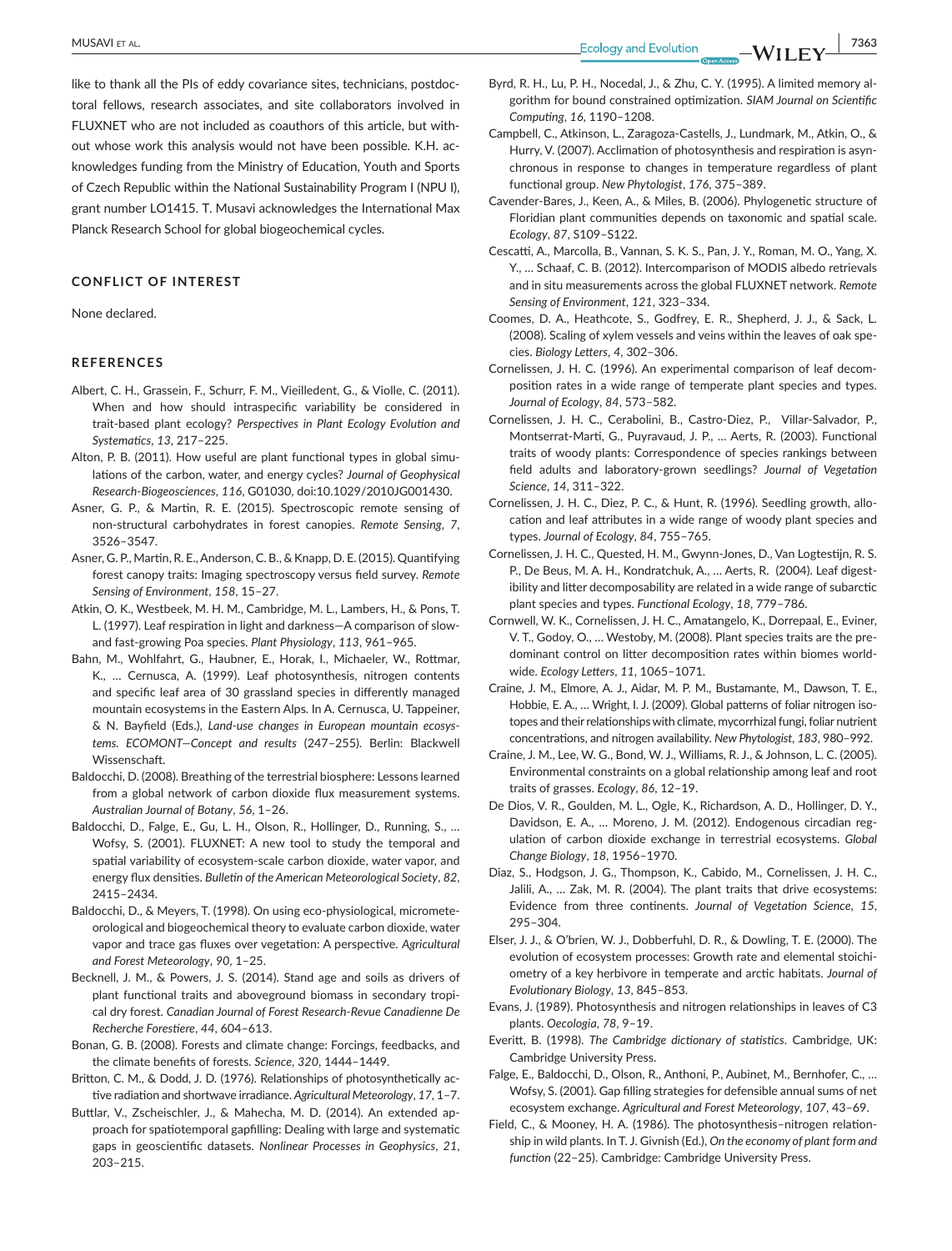- Filippa, G., Cremonese, E., Migliavacca, M., Galvagno, M., Forkel, M., Wingate, L., … Richardson, A. D. (2016). Phenopix: A R package for image-based vegetation phenology. *Agricultural and Forest Meteorology*, *220*, 141–150.
- Freschet, G. T., Cornelissen, J. H. C., Van Logtestijn, R. S. P., & Aerts, R. (2010). Evidence of the 'plant economics spectrum' in a subarctic flora. *Journal of Ecology*, *98*, 362–373.
- Fyllas, N. M., Patino, S., Baker, T. R., Nardoto, G. B., Martinelli, L. A., Quesada, C. A., … Lloyd, J. (2009). Basin-wide variations in foliar properties of Amazonian forest: Phylogeny, soils and climate. *Biogeosciences*, *6*, 2677–2708.
- Garnier, E., Cortez, J., Billes, G., Navas, M. L., Roumet, C., Debussche, M., … Toussaint, J. P. (2004). Plant functional markers capture ecosystem properties during secondary succession. *Ecology*, *85*, 2630–2637.
- Garnier, E., Lavorel, S., Ansquer, P., Castro, H., Cruz, P., Dolezal, J., … Zarovali, M. P. (2007). Assessing the effects of land-use change on plant traits, communities and ecosystem functioning in grasslands: A standardized methodology and lessons from an application to 11 European sites. *Annals of Botany*, *99*, 967–985.
- Gilmanov, T. G., Verma, S. B., Sims, P. L., Meyers, T. P., Bradford, J. A., Burba, G. G., & Suyker, A. E. (2003). Gross primary production and light response parameters of four Southern Plains ecosystems estimated using long-term CO<sub>2</sub>-flux tower measurements. Global Biogeochemical Cycles, *17*, 1071–1072, doi:[10.1029/2002GB002023.](http://dx.doi.org/10.1029/2002GB002023)
- Goll, D. S., Brovkin, V., Parida, B. R., Reick, C. H., Kattge, J., Reich, P. B., … Niinemets, U. (2012). Nutrient limitation reduces land carbon uptake in simulations with a model of combined carbon, nitrogen and phosphorus cycling. *Biogeosciences*, *9*, 3547–3569.
- Golub, T. (2010). Counterpoint: Data first. *Nature*, *464*, 679–679.
- Grassi, G., Vicinelli, E., Ponti, F., Cantoni, L., & Magnani, F. (2005). Seasonal and interannual variability of photosynthetic capacity in relation to leaf nitrogen in a deciduous forest plantation in northern Italy. *Tree Physiology*, *25*, 349–360.
- Grime, J. P. (1998). Benefits of plant diversity to ecosystems: Immediate, filter and founder effects. *Journal of Ecology*, *86*, 902–910.
- Groenendijk, M., Dolman, A. J., Van Der Molen, M. K., Leuning, R., Arneth, A., Delpierre, N., … Wohlfahrt, G. (2011). Assessing parameter variability in a photosynthesis model within and between plant functional types using global Fluxnet eddy covariance data. *Agricultural and Forest Meteorology*, *151*, 22–38.
- Han, W. X., Fang, J. Y., Guo, D. L., & Zhang, Y. (2005). Leaf nitrogen and phosphorus stoichiometry across 753 terrestrial plant species in China. *New Phytologist*, *168*, 377–385.
- Hessen, D. O., Jensen, T. C., Kyle, M., & Elser, J. J. (2007). RNA responses to N- and P-limitation; reciprocal regulation of stoichiometry and growth rate in Brachionus. *Functional Ecology*, *21*, 956–962.
- Hickler, T. (1999). *Plant functional types and community characteristics along environmental gradients on Öland's Great Alvar (Sweden)*. Sweden: University of Lund.
- Hollinger, D. Y., Aber, J., Dail, B., Davidson, E. A., Goltz, S. M., Hughes, H., … Walsh, J. (2004). Spatial and temporal variability in forest–atmosphere CO2 exchange. *Global Change Biology*, *10*, 1689–1706.
- Homolova, L., Maenovsky, Z., Clevers, J. G. P. W., Garcia-Santos, G., & Schaeprnan, M. E. (2013). Review of optical-based remote sensing for plant trait mapping. *Ecological Complexity*, *15*, 1–16.
- Houborg, R., Cescatti, A., Migliavacca, M., & Kustas, W. P. (2013). Satellite retrievals of leaf chlorophyll and photosynthetic capacity for improved modeling of GPP. *Agricultural and Forest Meteorology*, *177*, 10–23.
- Jacobs, C. M. J., Jacobs, A. F. G., Bosveld, F. C., Hendriks, D. M. D., Hensen, A., Kroon, P. S., ... Veenendaal, E. M. (2007). Variability of annual  $CO<sub>2</sub>$ exchange from Dutch grasslands. *Biogeosciences*, *4*, 803–816.
- Jayasekera, R., & Schleser, G. H. (1991). Seasonal-changes in organiccarbon content of leaves of deciduous trees. *Journal of Plant Physiology*, *138*, 507–510.
- Jung, M., Verstraete, M., Gobron, N., Reichstein, M., Papale, D., Bondeau, A., … Pinty, B. (2008). Diagnostic assessment of European gross primary production. *Global Change Biology*, *14*, 2349–2364.
- Kandasamy, S., Baret, F., Verger, A., Neveux, P., & Weiss, M. (2013). A comparison of methods for smoothing and gap filling time series of remote sensing observations—Application to MODIS LAI products. *Biogeosciences*, *10*, 4055–4071.
- Kattge, J., Diaz, S., Lavorel, S., Prentice, C., Leadley, P., Bonisch, G., … Wirth, C. (2011). TRY—A global database of plant traits. *Global Change Biology*, *17*, 2905–2935.
- Kattge, J., Knorr, W., Raddatz, T., & Wirth, C. (2009). Quantifying photosynthetic capacity and its relationship to leaf nitrogen content for globalscale terrestrial biosphere models. *Global Change Biology*, *15*, 976–991.
- Kazakou, E., Vile, D., Shipley, B., Gallet, C., & Garnier, E. (2006). Covariations in litter decomposition, leaf traits and plant growth in species from a Mediterranean old-field succession. *Functional Ecology*, *20*, 21–30.
- Kazakou, E., Violle, C., Roumet, C., Navas, M. L., Vile, D., Kattge, J., & Garnier, E. (2014). Are trait-based species rankings consistent across data sets and spatial scales? *Journal of Vegetation Science*, *25*, 235–247.
- Kergoat, L., Lafont, S., Arneth, A., Le Dantec, V., & Saugier, B. (2008). Nitrogen controls plant canopy light-use efficiency in temperate and boreal ecosystems. *Journal of Geophysical Research-Biogeosciences*, *113*, G04017, doi[:10.1029/2007JG000676.](http://dx.doi.org/10.1029/2007JG000676)
- Kerkhoff, A. J., Fagan, W. F., Elser, J. J., & Enquist, B. J. (2006). Phylogenetic and growth form variation in the scaling of nitrogen and phosphorus in the seed plants. *American Naturalist*, *168*, E103–E122.
- Kleyer, M., Bekker, R. M., Knevel, I. C., Bakker, J. P., Thompson, K., Sonnenschein, M., … Peco, B. (2008). The LEDA Traitbase: A database of life-history traits of the Northwest European flora. *Journal of Ecology*, *96*, 1266–1274.
- Kutsch, W. L., Wirth, C., Kattge, J., Nollert, S., Herbst, M., & Kappen, L. (2009). Ecophysiological characteristics of mature trees and stands consequences for old-growth forest productivity. *Old-Growth Forests: Function, Fate and Value*, *207*, 57–79.
- Lasslop, G., Reichstein, M., Papale, D., Richardson, A. D., Arneth, A., Barr, A., … Wohlfahrt, G. (2010). Separation of net ecosystem exchange into assimilation and respiration using a light response curve approach: Critical issues and global evaluation. *Global Change Biology*, *16*, 187–208.
- Laughlin, D. C., Leppert, J. J., Moore, M. M., & Sieg, C. H. (2010). A multitrait test of the leaf-height-seed plant strategy scheme with 133 species from a pine forest flora. *Functional Ecology*, *24*, 493–501.
- Lavorel, S., & Garnier, E. (2002). Predicting changes in community composition and ecosystem functioning from plant traits: Revisiting the Holy Grail. *Functional Ecology*, *16*, 545–556.
- Lavorel, S., Mcintyre, S., Landsberg, J., & Forbes, T. D. A. (1997). Plant functional classifications: From general groups to specific groups based on response to disturbance. *Trends in Ecology & Evolution*, *12*, 474–478.
- Law, B. E., Arkebauer, T., Campbell, J., Chen, J., Sun, O., Schwartz, M., … Verma, S. (2008). *Terrestrial carbon observations: Protocols for vegetation sampling and data submission*. FAO, Rome.
- Loague, K., & Green, R. E. (1991). Statistical and graphical methods for evaluating solute transport models: Overview and application. *Journal of Contaminant Hydrology*, *7*, 51–73.
- Louault, F., Pillar, V. D., Aufrere, J., Garnier, E., & Soussana, J. F. (2005). Plant traits and functional types in response to reduced disturbance in a semi-natural grassland. *Journal of Vegetation Science*, *16*, 151–160.
- Loveys, B. R., Atkinson, L. J., Sherlock, D. J., Roberts, R. L., Fitter, A. H., & Atkin, O. K. (2003). Thermal acclimation of leaf and root respiration: An investigation comparing inherently fast- and slow-growing plant species. *Global Change Biology*, *9*, 895–910.
- Ma, S. Y., Baldocchi, D. D., Mambelli, S., & Dawson, T. E. (2010). Are temporal variations of leaf traits responsible for seasonal and inter-annual variability in ecosystem CO<sub>2</sub> exchange? *Functional Ecology*, 25, 258-270.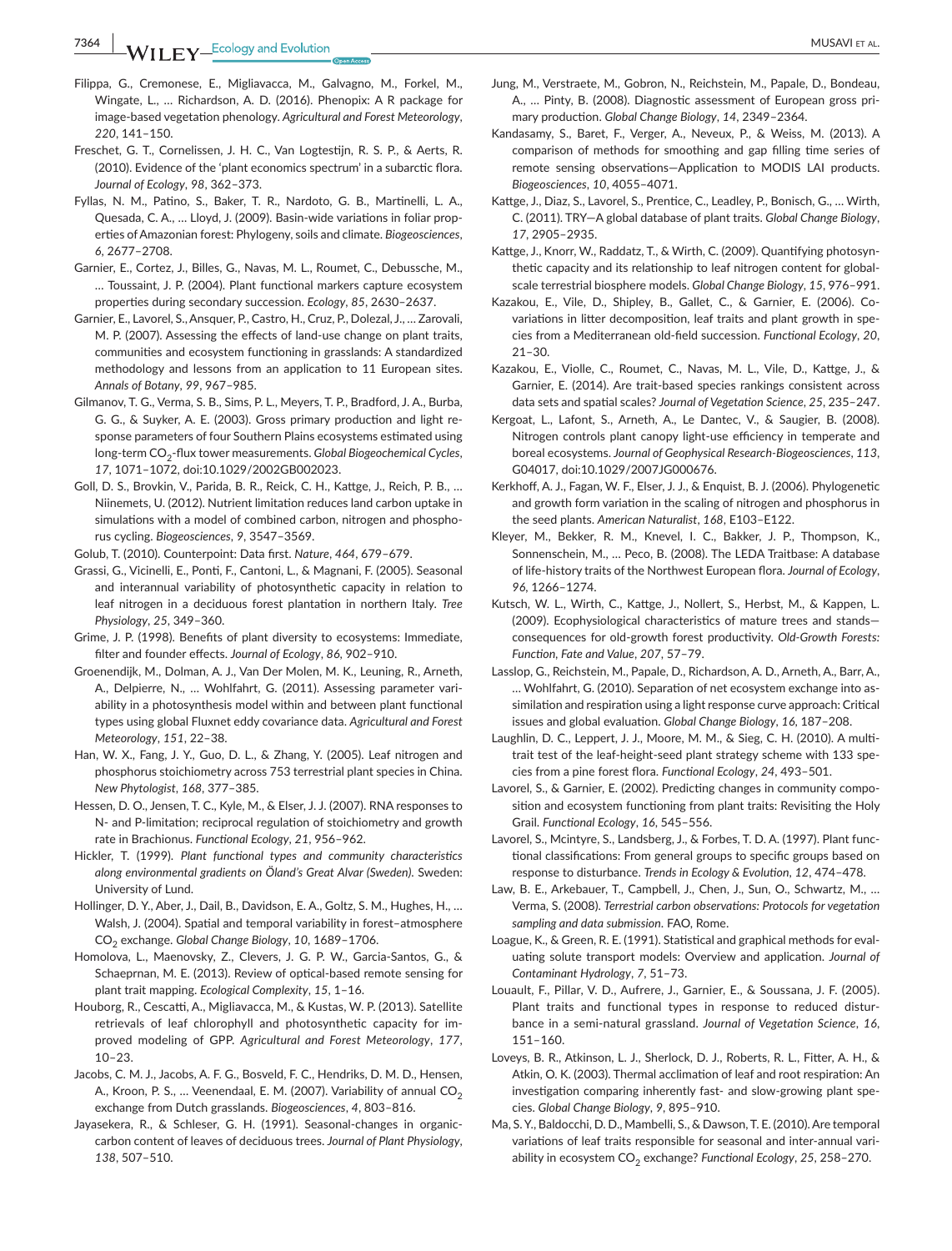- Mcmurtrie, R. E., Norby, R. J., Medlyn, B. E., Dewar, R. C., Pepper, D. A., Reich, P. B., & Barton, C. V. M. (2008). Why is plant-growth response to elevated  $CO<sub>2</sub>$  amplified when water is limiting, but reduced when nitrogen is limiting? A growth-optimisation hypothesis. *Functional Plant Biology*, *35*, 521–534.
- Medlyn, B. E., Badeck, F. W., De Pury, D. G. G., Barton, C. V. M., Broadmeadow, M., Ceulemans, R., ... Jarvis, P. G. (1999). Effects of elevated [CO<sub>2</sub>] on photosynthesis in European forest species: A meta-analysis of model parameters. *Plant Cell and Environment*, *22*, 1475–1495.
- Meng, T. T., Wang, H., Harrison, S. P., Prentice, I. C., Ni, J., & Wang, G. (2015). Responses of leaf traits to climatic gradients: Adaptive variation versus compositional shifts. *Biogeosciences*, *12*, 5339–5352.
- Mercado, L. M., Patino, S., Domingues, T. F., Fyllas, N. M., Weedon, G. P., Sitch, S., … Lloyd, J. (2011). Variations in Amazon forest productivity correlated with foliar nutrients and modelled rates of photosynthetic carbon supply. *Philosophical Transactions of the Royal Society B-Biological Sciences*, *366*, 3316–3329.
- Messier, J., Mcgill, B. J., & Lechowicz, M. J. (2010). How do traits vary across ecological scales? A case for trait-based ecology. *Ecology Letters*, *13*, 838–848.
- Meziane, D., & Shipley, B. (1999). Interacting determinants of specific leaf area in 22 herbaceous species: Effects of irradiance and nutrient availability. *Plant Cell and Environment*, *22*, 447–459.
- Mickelbart, M. V. (2010). Variation in leaf nutrient concentrations of freeman maple resulting from canopy position, leaf age, and petiole inclusion. *HortScience*, *45*, 428–431.
- Migliavacca, M., Galvagno, M., Cremonese, E., Rossini, M., Meroni, M., Sonnentag, O., … Richardson, A. D. (2011). Using digital repeat photography and eddy covariance data to model grassland phenology and photosynthetic CO<sub>2</sub> uptake. Agricultural and Forest Meteorology, 151, 1325–1337.
- Monteith, J. L. (1972). Solar-radiation and productivity in tropical ecosystems. *Journal of Applied Ecology*, *9*, 747–766.
- Musavi, T., Mahecha, M. D., Migliavacca, M., Reichstein, M., van de Weg, M. J., van Bodegom, P. M., … Kattge, J. (2015). The imprint of plants on ecosystem functioning: A data-driven approach. *International Journal of Applied Earth Observation and Geoinformation*, *43*, 119–131.
- Niinemets, U. (2001). Global-scale climatic controls of leaf dry mass per area, density, and thickness in trees and shrubs. *Ecology*, *82*, 453–469.
- Ogaya, R., & Penuelas, J. (2003). Comparative field study of *Quercus ilex* and *Phillyrea latifolia*: Photosynthetic response to experimental drought conditions. *Environmental and Experimental Botany*, *50*, 137–148.
- Ollinger, S. V., Richardson, A. D., Martin, M. E., Hollinger, D. Y., Frolking, S. E., Reich, P. B., … Schmid, H. P. (2008). Canopy nitrogen, carbon assimilation, and albedo in temperate and boreal forests: Functional relations and potential climate feedbacks. *Proceedings of the National Academy of Sciences of the United States of America*, *105*, 19336–19341.
- Onoda, Y., Westoby, M., Adler, P. B., Choong, A. M. F., Clissold, F. J., Cornelissen, J. H. C., … Yamashita, N. (2011). Global patterns of leaf mechanical properties. *Ecology Letters*, *14*, 301–312.
- Ordonez, J. C., Van Bodegom, P. M., Witte, J. P. M., Bartholomeus, R. P., Van Hal, J. R., & Aerts, R. (2010). Plant strategies in relation to resource supply in Mesic to wet environments: Does theory mirror nature? *American Naturalist*, *175*, 225–239.
- Pappas, C., Fatichi, S., & Burlando, P. (2016). Modeling terrestrial carbon and water dynamics across climatic gradients: Does plant trait diversity matter? *New Phytologist*, *209*, 137–151.
- Perez-Priego, O., Guan, J., Rossini, M., Fava, F., Wutzler, T., Moreno, G., … Migliavacca, M. (2015). Sun-induced Chlorophyll fluorescence and PRI improve remote sensing GPP estimates under varying nutrient availability in a typical Mediterranean savanna ecosystem. *Biogeosciences Discussions*, *12*, 11891–11934.
- Pinty, B., Andredakis, I., Clerici, M., Kaminski, T., Taberner, M., Verstraete, M. M., … Widlowski, J. L. (2011a). Exploiting the MODIS albedos with the Two-stream Inversion Package (JRC-TIP): 1. Effective leaf area

index, vegetation, and soil properties. *Journal of Geophysical Research-Atmospheres*, *116*, 1–20.

- Pinty, B., Clerici, M., Andredakis, I., Kaminski, T., Taberner, M., Verstraete, M. M., … Widlowski, J. L. (2011b). Exploiting the MODIS albedos with the Two-stream Inversion Package (JRC-TIP): 2. Fractions of transmitted and absorbed fluxes in the vegetation and soil layers. *Journal of Geophysical Research-Atmospheres*, *116*, 1–15.
- Pinty, B., Lavergne, T., Vossbeck, M., Kaminski, T., Aussedat, O., Giering, R., … Widlowski, J. L. (2007). Retrieving surface parameters for climate models from moderate resolution imaging spectroradiometer (MODIS)-multiangle imaging spectroradiometer (MISR) albedo products. *Journal of Geophysical Research-Atmospheres*, *112*, D10116, doi:[10.1029/2006JD008105.](http://dx.doi.org/10.1029/2006JD008105)
- Poorter, H., Niinemets, U., Poorter, L., Wright, I. J., & Villar, R. (2009). Causes and consequences of variation in leaf mass per area (LMA): A metaanalysis (vol 182, pg 565, 2009). *New Phytologist*, *183*, 1222–1222.
- Poschlod, P., Kleyer, M., Jackel, A. K., Dannemann, A., & Tackenberg, O. (2003). BIOPOP—A database of plant traits and Internet application for nature conservation. *Folia Geobotanica*, *38*, 263–271.
- Quested, H. M., Cornelissen, J. H. C., Press, M. C., Callaghan, T. V., Aerts, R., Trosien, F., … Jonasson, S. E. (2003). Decomposition of sub-arctic plants with differing nitrogen economies: A functional role for hemiparasites. *Ecology*, *84*, 3209–3221.
- Reich, P. B. (2012). Key canopy traits drive forest productivity. *Proceedings of the Royal Society B-Biological Sciences*, *279*, 2128–2134.
- Reich, P. B., Oleksyn, J., & Wright, I. J. (2009). Leaf phosphorus influences the photosynthesis-nitrogen relation: A cross-biome analysis of 314 species. *Oecologia*, *160*, 207–212.
- Reich, P. B., Tjoelker, M. G., Pregitzer, K. S., Wright, I. J., Oleksyn, J., & Machado, J. L. (2008). Scaling of respiration to nitrogen in leaves, stems and roots of higher land plants. *Ecology Letters*, *11*, 793–801.
- Reich, P. B., Walters, M. B., & Ellsworth, D. S. (1997). From tropics to tundra: Global convergence in plant functioning. *Proceedings of the National Academy of Sciences of the United States of America*, *94*, 13730–13734.
- Reichstein, M., Bahn, M., Mahecha, M. D., Kattge, J., & Baldocchi, D. D. (2014). Linking plant and ecosystem functional biogeography. Proceedings of the National Academy of Sciences of the United States of *America*, *111*, 13697–13702.
- Reichstein, M., Falge, E., Baldocchi, D., Papale, D., Aubinet, M., Berbigier, P., … Valentini, R. (2005). On the separation of net ecosystem exchange into assimilation and ecosystem respiration: Review and improved algorithm. *Global Change Biology*, *11*, 1424–1439.
- Richardson, A. D., Aubinet, M., Barr, A. G., Hollinger, D. Y., Ibrom, A., Lasslop, G., & Reichstein, M. (2012). Uncertainty quantification. In D. Papale (Ed.), *Eddy covariance. A practical guide to measurement and data analysis* (173–209). Netherlands: Springer.
- Richardson, A. D., Hollinger, D. Y., Aber, J. D., Ollinger, S. V., & Braswell, B. H. (2007). Environmental variation is directly responsible for short- but not long-term variation in forest–atmosphere carbon exchange. *Global Change Biology*, *13*, 788–803.
- Roman, M. O., Schaaf, C. B., Woodcock, C. E., Strahler, A. H., Yang, X. Y., Braswell, R. H., … Wofsy, S. C. (2009). The MODIS (Collection V005) BRDF/albedo product: Assessment of spatial representativeness over forested landscapes. *Remote Sensing of Environment*, *113*, 2476–2498.
- Rong, Q. Q., Liu, J. T., Cai, Y. P., Lu, Z. H., Zhao, Z. Z., Yue, W. C., & Xia, J. B. (2015). Leaf carbon, nitrogen and phosphorus stoichiometry of *Tamarix chinensis* Lour. in the Laizhou Bay coastal wetland, China. *Ecological Engineering*, *76*, 57–65.
- Ruimy, A., Jarvis, P. G., Baldocchi, D. D., & Saugier, B. (1995). CO<sub>2</sub> fluxes over plant canopy and solar radiation: A review. *Advances in Ecological Research*, *26*, 1–68.
- Sack, L., Cowan, P. D., Jaikumar, N., & Holbrook, N. M. (2003). The 'hydrology' of leaves: Co-ordination of structure and function in temperate woody species. *Plant Cell and Environment*, *26*, 1343–1356.